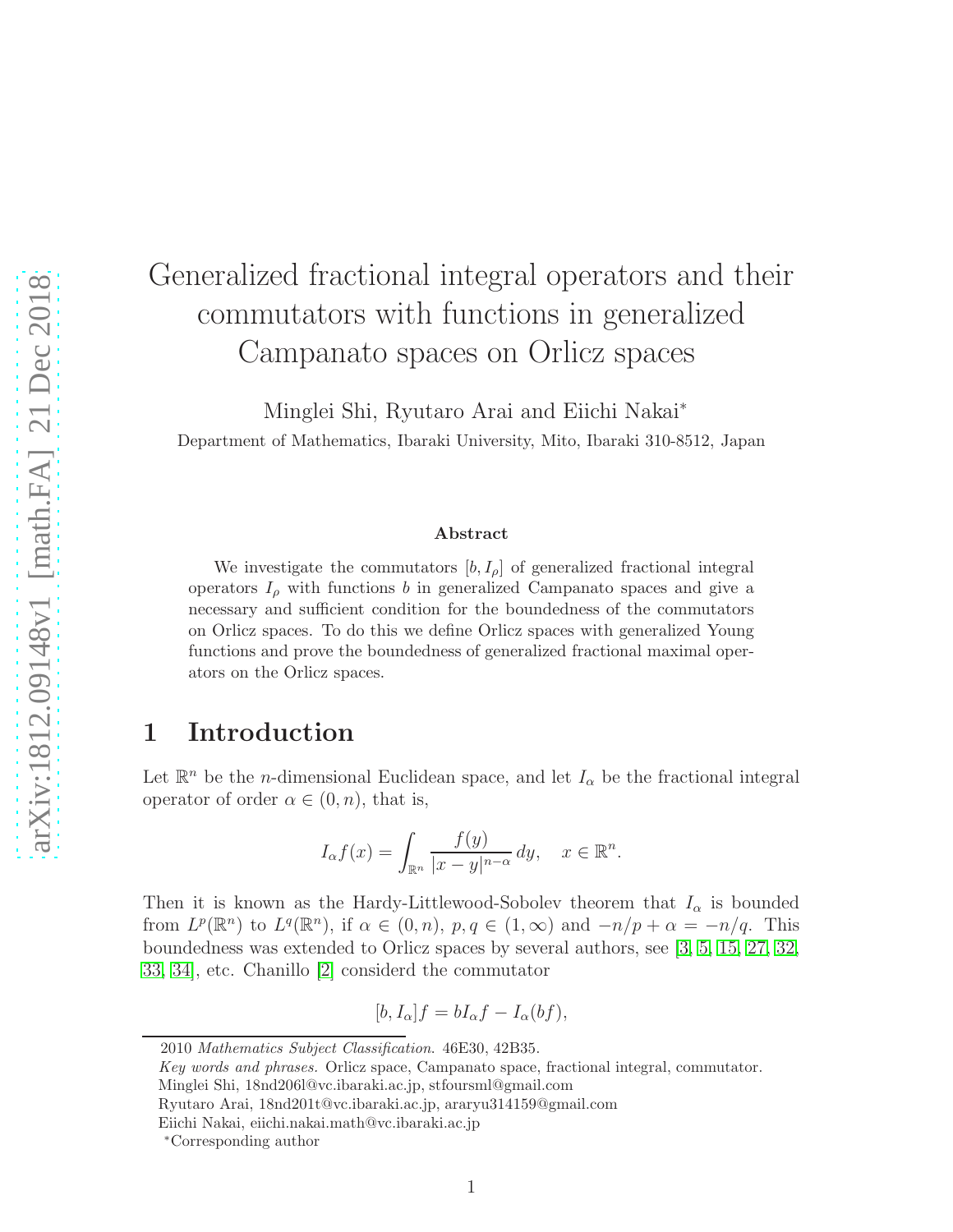with  $b \in BMO$  and proved that  $[b, I_{\alpha}]$  has the same boundedness as  $I_{\alpha}$ . The result was also extended to Orlicz spaces by Fu, Yang and Yuan [\[6\]](#page-24-3) and Guliyev, Deringoz and Hasanov [\[8\]](#page-24-4).

In this paper we consider generalized fractional integral operators  $I_{\rho}$  on Orlicz spaces. For a function  $\rho : (0, \infty) \to (0, \infty)$ , the operator  $I_\rho$  is defined by

<span id="page-1-1"></span>(1.1) 
$$
I_{\rho}f(x) = \int_{\mathbb{R}^n} \frac{\rho(|x-y|)}{|x-y|^n} f(y) \, dy, \quad x \in \mathbb{R}^n,
$$

where we always assume that

<span id="page-1-0"></span>(1.2) 
$$
\int_0^1 \frac{\rho(t)}{t} dt < \infty.
$$

If  $\rho(r) = r^{\alpha}, 0 < \alpha < n$ , then  $I_{\rho}$  is the usual fractional integral operator  $I_{\alpha}$ . The condition  $(1.2)$  is needed for the integral in  $(1.1)$  to converge for bounded functions f with compact support. In this paper we also assume that there exist positive constants C,  $K_1$  and  $K_2$  with  $K_1 < K_2$  such that, for all  $r > 0$ ,

<span id="page-1-2"></span>(1.3) 
$$
\sup_{r \le t \le 2r} \rho(t) \le C \int_{K_1 r}^{K_2 r} \frac{\rho(t)}{t} dt.
$$

The operator  $I_{\rho}$  was introduced in [\[20\]](#page-25-2) to extend the Hardy-Littlewood-Sobolev theorem to Orlicz spaces whose partial results were announced in [\[19\]](#page-25-3). For example, the generalized fractional integral  $I_\rho$  is bounded from  $\exp L^p(\mathbb{R}^n)$  to  $\exp L^q(\mathbb{R}^n)$ , where

<span id="page-1-3"></span>(1.4) 
$$
\rho(r) = \begin{cases} 1/(\log(1/r))^{\alpha+1} & \text{for small } r, \\ (\log r)^{\alpha-1} & \text{for large } r, \end{cases} \alpha > 0,
$$

 $p, q \in (0, \infty), -1/p + \alpha = -1/q$  and  $\exp L^p(\mathbb{R}^n)$  is the Orlicz space  $L^{\Phi}(\mathbb{R}^n)$  with

<span id="page-1-4"></span>(1.5) 
$$
\Phi(r) = \begin{cases} 1/\exp(1/r^p) & \text{for small } r, \\ \exp(r^p) & \text{for large } r. \end{cases}
$$

See also [\[21,](#page-25-4) [22,](#page-25-5) [23,](#page-25-6) [24,](#page-25-7) [26\]](#page-25-8). Recently, in [\[4\]](#page-24-5) some necessary and sufficient conditions for the boundedness of  $I_\rho$  on Orlicz spaces have been given.

In this paper we consider the commutator  $[b, I_{\rho}]$  with a function b in generalized Campanato spaces. To prove the boundedness of  $[b, I_{\rho}]$  on Orlicz spaces we need the sharp maximal operator  $M^{\sharp}$  and generalized fractional maximal operators  $M_{\rho}$ , see [\(1.6\)](#page-2-0) and [\(1.7\)](#page-2-1) below for their definitions. Moreover, we need a generalization of the Young function.

First we recall the definition of the generalized Campanato space and the sharp maximal and generalized fractional maximal operators. We denote by  $B(x, r)$  the open ball centered at  $x \in \mathbb{R}^n$  and of radius r, that is,

$$
B(x,r) = \{ y \in \mathbb{R}^n : |y - x| < r \}.
$$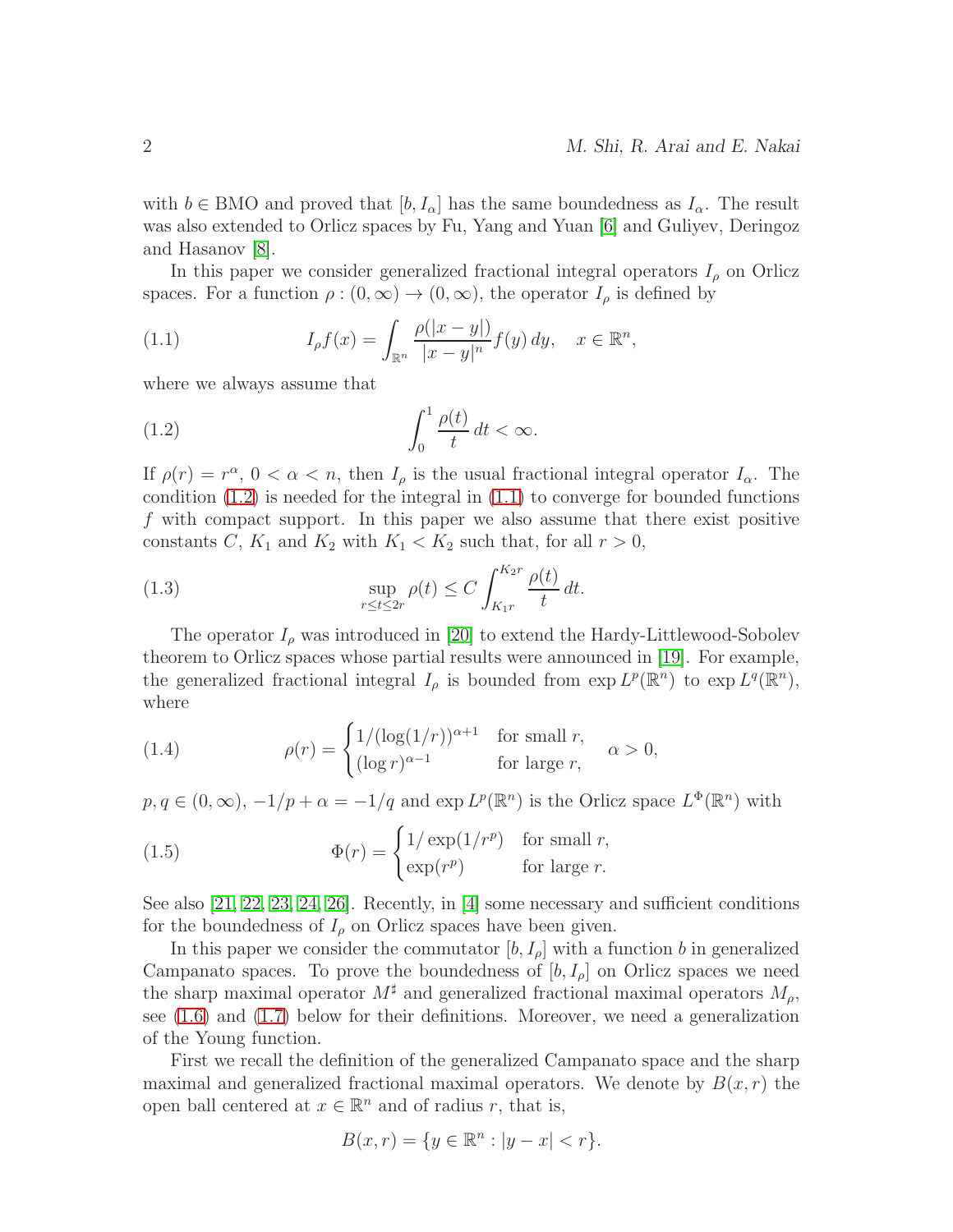For a measurable set  $G \subset \mathbb{R}^n$ , we denote by  $|G|$  and  $\chi_G$  the Lebesgue measure of G and the characteristic function of G, respectively. For a function  $f \in L^1_{loc}(\mathbb{R}^n)$  and a ball B, let

$$
f_B = \int_B f = \int_B f(y) dy = \frac{1}{|B|} \int_B f(y) dy.
$$

**Definition 1.1.** For  $p \in [1, \infty)$  and  $\psi : (0, \infty) \to (0, \infty)$ , let  $\mathcal{L}_{p,\psi}(\mathbb{R}^n)$  be the set of all functions  $f$  such that the following functional is finite:

$$
||f||_{\mathcal{L}_{p,\psi}(\mathbb{R}^n)} = \sup_{B=B(x,r)} \frac{1}{\psi(r)} \left( \int_B |f(y) - f_B|^p dy \right)^{1/p},
$$

where the supremum is taken over all balls  $B(x, r)$  in  $\mathbb{R}^n$ .

Then  $||f||_{\mathcal{L}_{p,\psi}(\mathbb{R}^n)}$  is a norm modulo constant functions and thereby  $\mathcal{L}_{p,\psi}(\mathbb{R}^n)$  is a Banach space. If  $p = 1$  and  $\psi \equiv 1$ , then  $\mathcal{L}_{p,\psi}(\mathbb{R}^n) = \text{BMO}(\mathbb{R}^n)$ . If  $p = 1$  and  $\psi(r) = r^{\alpha} \ (0 < \alpha \leq 1), \text{ then } \mathcal{L}_{p,\psi}(\mathbb{R}^n) \text{ coincides with } \text{Lip}_{\alpha}(\mathbb{R}^n).$ 

<span id="page-2-0"></span>The sharp maximal operator  $M^{\sharp}$  is defined by

(1.6) 
$$
M^{\sharp}f(x) = \sup_{B \ni x} \int_{B} |f(y) - f_{B}| dy, \quad x \in \mathbb{R}^{n},
$$

where the supremum is taken over all balls B containing x. For a function  $\rho$ :  $(0, \infty) \rightarrow (0, \infty)$ , let

<span id="page-2-1"></span>(1.7) 
$$
M_{\rho}f(x) = \sup_{B(z,r)\ni x} \rho(r) \int_{B(z,r)} |f(y)| dy, \quad x \in \mathbb{R}^n,
$$

where the supremum is taken over all balls  $B(z, r)$  containing x. We don't assume the condition [\(1.2\)](#page-1-0) or [\(1.3\)](#page-1-2) on the definition of  $M<sub>\rho</sub>$ . The operator  $M<sub>\rho</sub>$  was studied in [\[31\]](#page-26-3) on generalized Morrey spaces. If  $\rho(r) = |B(0, r)|^{\alpha/n}$ , then  $M_\rho$  is the usual fractional maximal operator  $M_{\alpha}$ . If  $\rho \equiv 1$ , then  $M_{\rho}$  is the Hardy-Littlewood maximal operator  $M$ , that is,

$$
Mf(x) = \sup_{B \ni x} \int_B |f(y)| dy, \quad x \in \mathbb{R}^n.
$$

It is known that the usual fractional maximal operator  $M_{\alpha}$  is dominated pointwise by the fractional integral operator  $I_{\alpha}$ , that is,  $M_{\alpha} f(x) \leq C I_{\alpha} |f|(x)$  for all  $x \in \mathbb{R}^n$ . Then the boundedness of  $M_\alpha$  follows from one of  $I_\alpha$ . However, we need a better estimate on  $M_{\rho}$  than  $I_{\rho}$  to prove the boundedness of the commutator  $[b, I_{\rho}]$ . In this paper we give a necessary and sufficient condition of the boundedness of  $M_{\rho}$ which sharpens the result in [\[4\]](#page-24-5).

The organization of this paper is as follows. In Section [2](#page-3-0) we recall the definition of the Young function and give its generalization. Then we define Orlicz spaces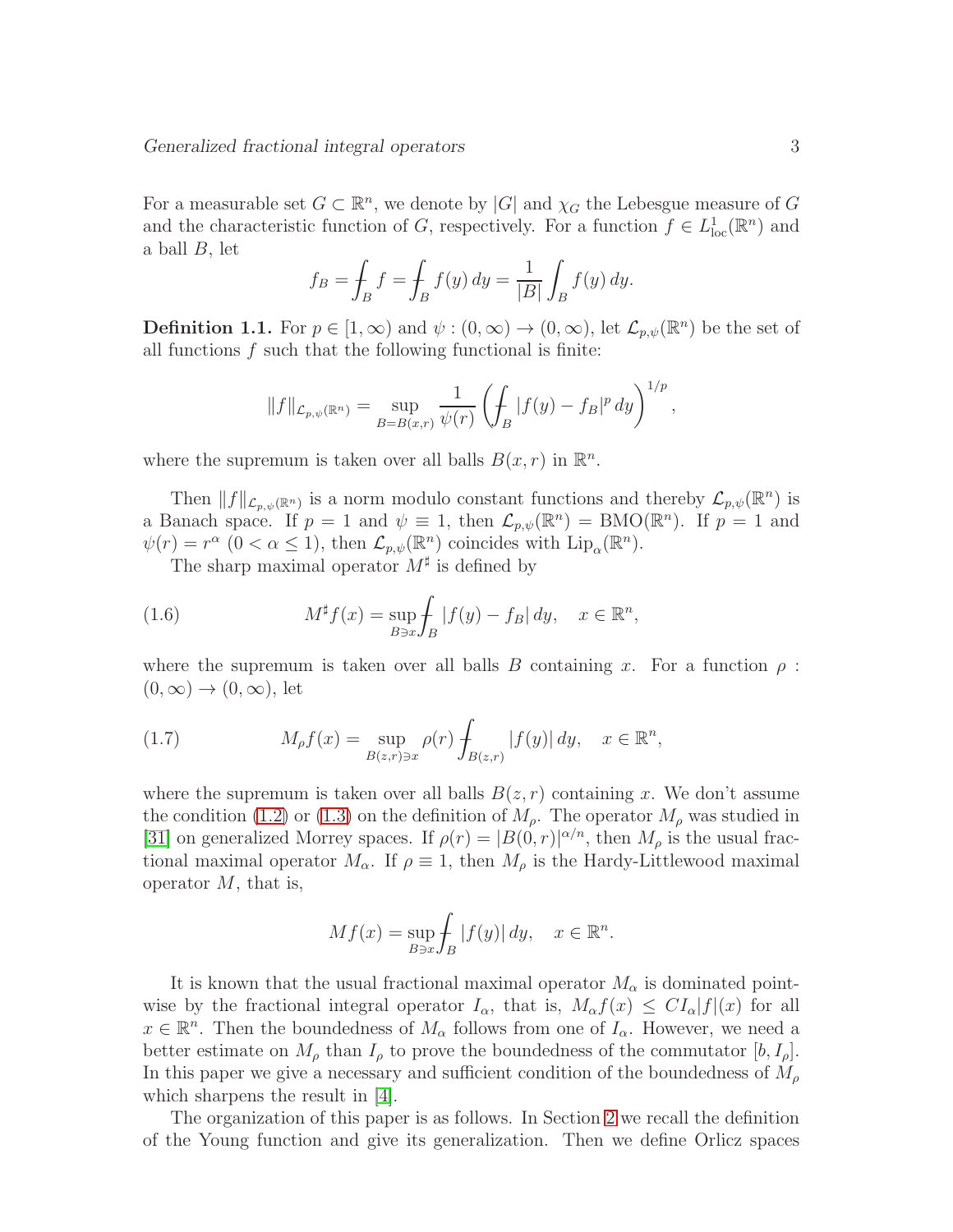with generalized Young functions. We state main results in Section [3.](#page-7-0) We give some lemmas in Section [4](#page-13-0) to prove the main results. The boundedness of  $I_\rho$  has been proved in [\[4\]](#page-24-5). We prove the boundedness of  $M_\rho$  in Section [5.](#page-15-0) Moreover, we investigate pointwise estimate by using the sharp maximal operator and the norm estimate by the sharp maximal operator in Section [6.](#page-16-0) Finally, using the generalized Young function and the results in Sections [4](#page-13-0)[–6,](#page-16-0) we prove the boundedness of  $[b, I_{\rho}]$ in Section [7.](#page-21-0)

At the end of this section, we make some conventions. Throughout this paper, we always use  $C$  to denote a positive constant that is independent of the main parameters involved but whose value may differ from line to line. Constants with subscripts, such as  $C_p$ , is dependent on the subscripts. If  $f \leq Cg$ , we then write  $f \lesssim g$  or  $g \gtrsim f$ ; and if  $f \lesssim g \lesssim f$ , we then write  $f \sim g$ .

# <span id="page-3-0"></span>2 Generalization of the Young function and Orlicz spaces

First we define a set  $\bar{\Phi}$  of increasing functions  $\Phi : [0, \infty] \to [0, \infty]$  and give some properties of functions in  $\Phi$ .

For an increasing function  $\Phi : [0, \infty] \to [0, \infty]$ , let

$$
a(\Phi) = \sup\{t \ge 0 : \Phi(t) = 0\}, \quad b(\Phi) = \inf\{t \ge 0 : \Phi(t) = \infty\},\
$$

with convention  $\sup \emptyset = 0$  and  $\inf \emptyset = \infty$ . Then  $0 \le a(\Phi) \le b(\Phi) \le \infty$ . Let  $\Phi$  be the set of all increasing functions  $\Phi : [0, \infty] \to [0, \infty]$  such that

$$
(2.1) \t 0 \le a(\Phi) < \infty, \quad 0 < b(\Phi) \le \infty,
$$

<span id="page-3-1"></span>(2.2) 
$$
\lim_{t \to +0} \Phi(t) = \Phi(0) = 0,
$$

<span id="page-3-2"></span>(2.3) 
$$
\Phi \text{ is left continuous on } [0, b(\Phi)),
$$

(2.4) if 
$$
b(\Phi) = \infty
$$
, then  $\lim_{t \to \infty} \Phi(t) = \Phi(\infty) = \infty$ ,

<span id="page-3-3"></span>(2.5) if 
$$
b(\Phi) < \infty
$$
, then  $\lim_{t \to b(\Phi) - 0} \Phi(t) = \Phi(b(\Phi)) \le \infty$ ).

In what follows, if an increasing and left continuous function  $\Phi : [0, \infty) \to [0, \infty)$ satisfies [\(2.2\)](#page-3-1) and  $\lim_{t\to\infty} \Phi(t) = \infty$ , then we always regard that  $\Phi(\infty) = \infty$  and that  $\Phi \in \bar{\phi}$ .

For  $\Phi \in \Phi$ , we recall the generalized inverse of  $\Phi$  in the sense of O'Neil [\[27,](#page-25-1) Definition 1.2].

**Definition 2.1.** For  $\Phi \in \bar{\Phi}$  and  $u \in [0, \infty]$ , let

(2.6) 
$$
\Phi^{-1}(u) = \begin{cases} \inf\{t \ge 0 : \Phi(t) > u\}, & u \in [0, \infty), \\ \infty, & u = \infty. \end{cases}
$$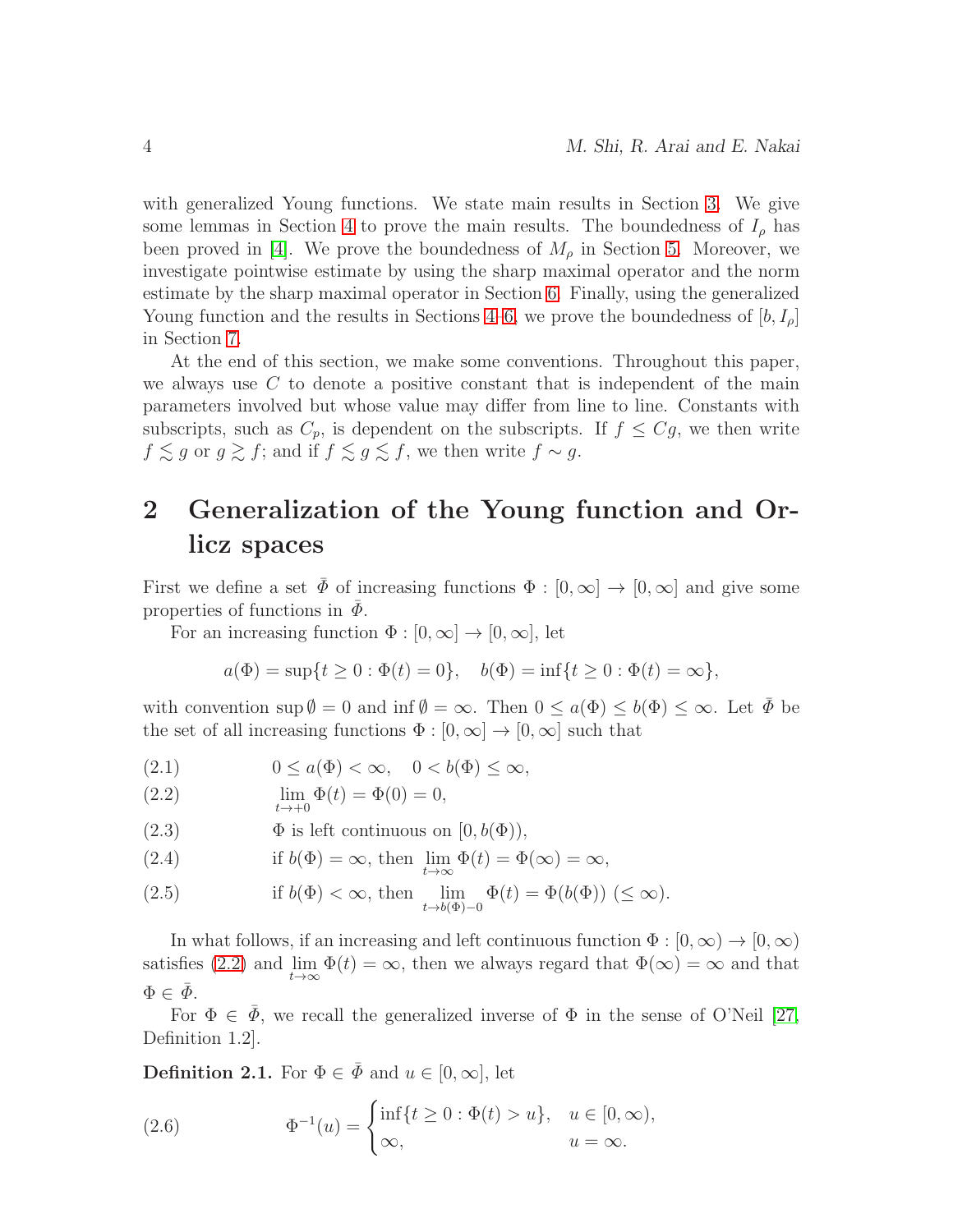Let  $\Phi \in \bar{\Phi}$ . Then  $\Phi^{-1}$  is finite, increasing and right continuous on  $[0,\infty)$  and positive on  $(0, \infty)$ . If  $\Phi$  is bijective from  $[0, \infty]$  to itself, then  $\Phi^{-1}$  is the usual inverse function of  $\Phi$ . Moreover, we have the following proposition, which is a generalization of Property 1.3 in [\[27\]](#page-25-1).

<span id="page-4-4"></span>**Proposition 2.1.** Let  $\Phi \in \bar{\Phi}$ . Then

<span id="page-4-1"></span>(2.7) 
$$
\Phi(\Phi^{-1}(u)) \le u \le \Phi^{-1}(\Phi(u)) \text{ for all } u \in [0, \infty].
$$

*Proof.* First we show that, for all  $t, u \in [0, \infty]$ ,

(2.8) 
$$
\Phi(t) \le u \Rightarrow t \le \Phi^{-1}(u).
$$

If  $\Phi(t) \leq u$ , then  $\Phi(s) > u \Rightarrow \Phi(s) > \Phi(t) \Rightarrow s > t$  and

<span id="page-4-0"></span>
$$
\{s \ge 0 : \Phi(s) > u\} \subset \{s \ge 0 : s > t\}.
$$

Hence,

$$
\Phi^{-1}(u) = \inf\{s \ge 0 : \Phi(s) > u\} \ge \inf\{s \ge 0 : s > t\} = t.
$$

This shows [\(2.8\)](#page-4-0). Now, letting  $\Phi(t) = u$  and using (2.8), we have that  $t \leq \Phi^{-1}(u) =$  $\Phi^{-1}(\Phi(t))$ , which is the second inequality in [\(2.7\)](#page-4-1).

Next we show that, for all  $t \in (0, \infty]$  and  $u \in [0, \infty]$ ,

<span id="page-4-2"></span>(2.9) 
$$
\Phi(t) > u \Rightarrow t > \Phi^{-1}(u),
$$

<span id="page-4-3"></span>(2.10) 
$$
t \leq \Phi^{-1}(u) \Rightarrow \Phi(t) \leq u.
$$

We only show [\(2.9\)](#page-4-2), since [\(2.10\)](#page-4-3) is equivalent to (2.9). If  $\Phi(t) > u$ , then  $\Phi(s) > u$ for some  $s < t$  by the properties [\(2.3\)](#page-3-2)–[\(2.5\)](#page-3-3). By the definition of  $\Phi^{-1}$  we have that  $s \geq \Phi^{-1}(u)$ . That is,  $t > \Phi^{-1}(u)$ , which shows [\(2.9\)](#page-4-2). Now, if  $\Phi^{-1}(u) = 0$ , then the first inequality in [\(2.7\)](#page-4-1) is true by [\(2.2\)](#page-3-1). If  $t = \Phi^{-1}(u) > 0$ , then, using [\(2.10\)](#page-4-3), we have that  $\Phi(\Phi^{-1}(u)) = \Phi(t) \leq u$ , which is the first inequality in [\(2.7\)](#page-4-1).  $\Box$ 

For  $\Phi, \Psi \in \bar{\Phi}$ , we write  $\Phi \approx \Psi$  if there exists a positive constant C such that

$$
\Phi(C^{-1}t) \le \Psi(t) \le \Phi(Ct) \quad \text{for all } t \in [0, \infty].
$$

For functions  $P, Q : [0, \infty] \to [0, \infty]$ , we write  $P \sim Q$  if there exists a positive constant C such that

<span id="page-4-5"></span>
$$
C^{-1}P(t) \le Q(t) \le CP(t) \quad \text{for all } t \in [0, \infty].
$$

Then, for  $\Phi, \Psi \in \bar{\Phi}$ ,

(2.11) 
$$
\Phi \approx \Psi \quad \Leftrightarrow \quad \Phi^{-1} \sim \Psi^{-1}.
$$

Actually we have the following lemma.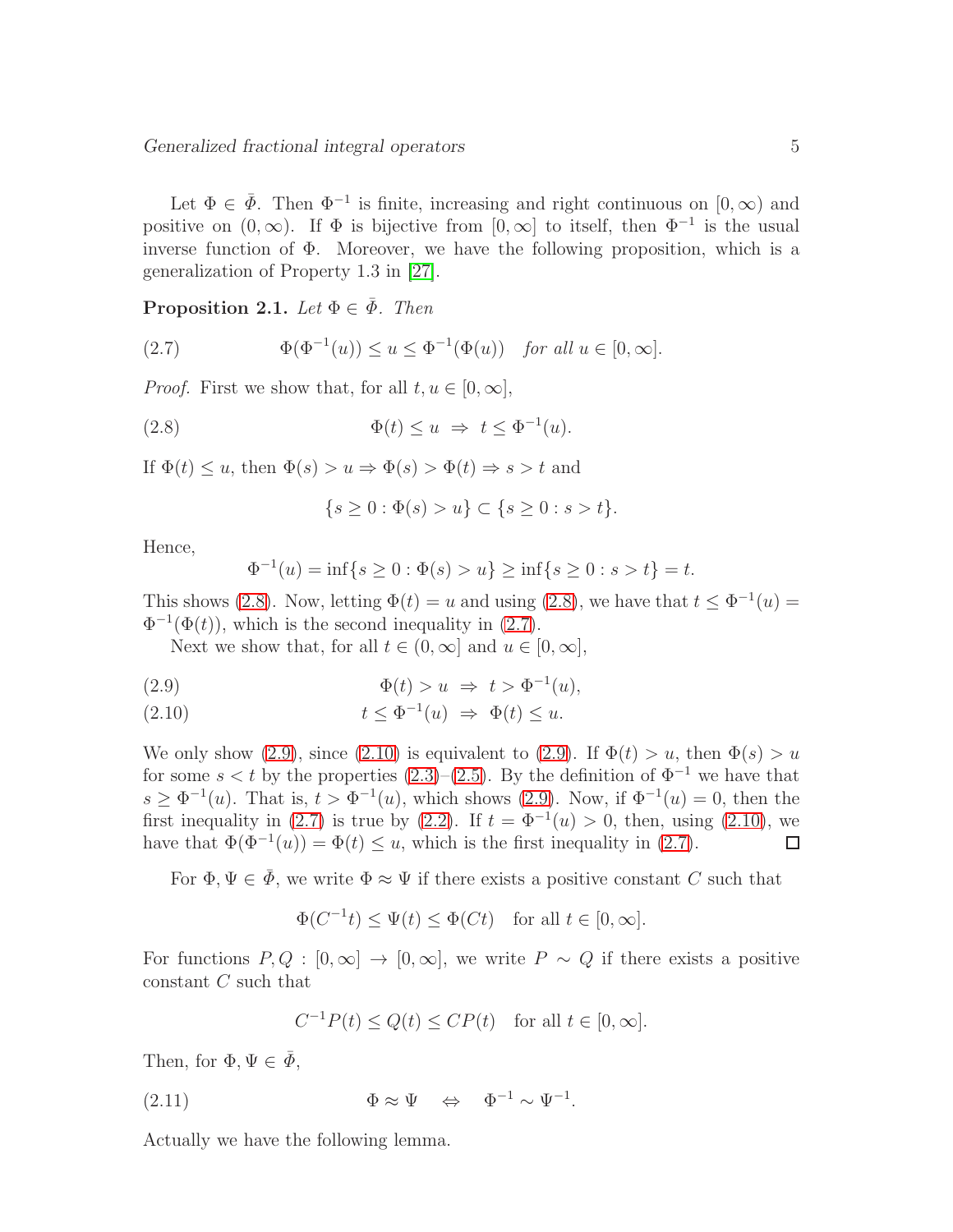**Lemma 2.2.** Let  $\Phi, \Psi \in \bar{\Phi}$ , and let C be a positive constant. Then

 $\Phi(t) \leq \Psi(Ct)$  for all  $t \in [0, \infty]$ 

if and only if

 $\Psi^{-1}(u) \leq C\Phi^{-1}(u)$  for all  $u \in [0,\infty]$ .

*Proof.* Let  $\Phi(t) \leq \Psi(Ct)$  for all  $t \in [0, \infty]$ . If  $t = \Psi^{-1}(u)$ , then by Proposition [2.1](#page-4-4) we have that  $\Psi(t) = \Psi(\Psi^{-1}(u)) \leq u$  and that

$$
\Psi^{-1}(u)/C = t/C \le \Phi^{-1}(\Phi(t/C)) \le \Phi^{-1}(\Psi(t)) \le \Phi^{-1}(u).
$$

Conversely, let  $\Psi^{-1}(u) \leq C\Phi^{-1}(u)$  for all  $u \in [0,\infty]$ . If  $u = \Psi(t)$ , then by Proposition [2.1](#page-4-4) we have  $t \leq \Psi^{-1}(\Psi(t)) = \Psi^{-1}(u)$  and

$$
\Phi(t/C) \le \Phi(\Psi^{-1}(u)/C) \le \Phi(\Phi^{-1}(u)) \le u = \Psi(t).
$$

Next we recall the definition of the Young function and give its generalization.

**Definition 2.2.** A function  $\Phi \in \bar{\Phi}$  is called a Young function (or sometimes also called an Orlicz function) if  $\Phi$  is convex on  $[0, b(\Phi))$ .

By the convexity, any Young function  $\Phi$  is continuous on  $[0, b(\Phi))$  and strictly increasing on  $[a(\Phi), b(\Phi)]$ . Hence  $\Phi$  is bijective from  $[a(\Phi), b(\Phi)]$  to  $[0, \Phi(b(\Phi))]$ . Moreover,  $\Phi$  is absolutely continuous on any closed subinterval in  $[0, b(\Phi))$ . That is, its derivative  $\Phi'$  exists a.e. and

<span id="page-5-0"></span>(2.12) 
$$
\Phi(t) = \int_0^t \Phi'(s) \, ds, \quad t \in [0, b(\Phi)).
$$

**Definition 2.3.** (i) Let  $\Phi_Y$  be the set of all Young functions.

(ii) Let  $\bar{\Phi}_Y$  be the set of all  $\Phi \in \bar{\Phi}$  such that  $\Phi \approx \Psi$  for some  $\Psi \in \Phi_Y$ .

(iii) Let Y be the set of all Young functions such that  $a(\Phi) = 0$  and  $b(\Phi) = \infty$ .

For  $\Phi \in \bar{\Phi}_Y$ , we define the Orlicz space  $L^{\Phi}(\mathbb{R}^n)$  and the weak Orlicz space  $wL^{\Phi}(\mathbb{R}^n)$ . Let  $L^0(\mathbb{R}^n)$  be the set of all complex valued measurable functions on  $\mathbb{R}^n$ .

**Definition 2.4.** For a function  $\Phi \in \bar{\Phi}_Y$ , let

$$
L^{\Phi}(\mathbb{R}^{n}) = \left\{ f \in L^{0}(\mathbb{R}^{n}) : \int_{\mathbb{R}^{n}} \Phi(\epsilon|f(x)|) dx < \infty \text{ for some } \epsilon > 0 \right\},
$$
  

$$
||f||_{L^{\Phi}} = \inf \left\{ \lambda > 0 : \int_{\mathbb{R}^{n}} \Phi\left(\frac{|f(x)|}{\lambda}\right) dx \le 1 \right\},
$$
  

$$
wL^{\Phi}(\Omega) = \left\{ f \in L^{0}(\mathbb{R}^{n}) : \sup_{t \in (0,\infty)} \Phi(t) m(\epsilon f, t) < \infty \text{ for some } \epsilon > 0 \right\},
$$
  

$$
||f||_{wL^{\Phi}} = \inf \left\{ \lambda > 0 : \sup_{t \in (0,\infty)} \Phi(t) m\left(\frac{f}{\lambda}, t\right) \le 1 \right\},
$$
  
where  $m(f, t) = |\{x \in \mathbb{R}^{n} : |f(x)| > t\}|.$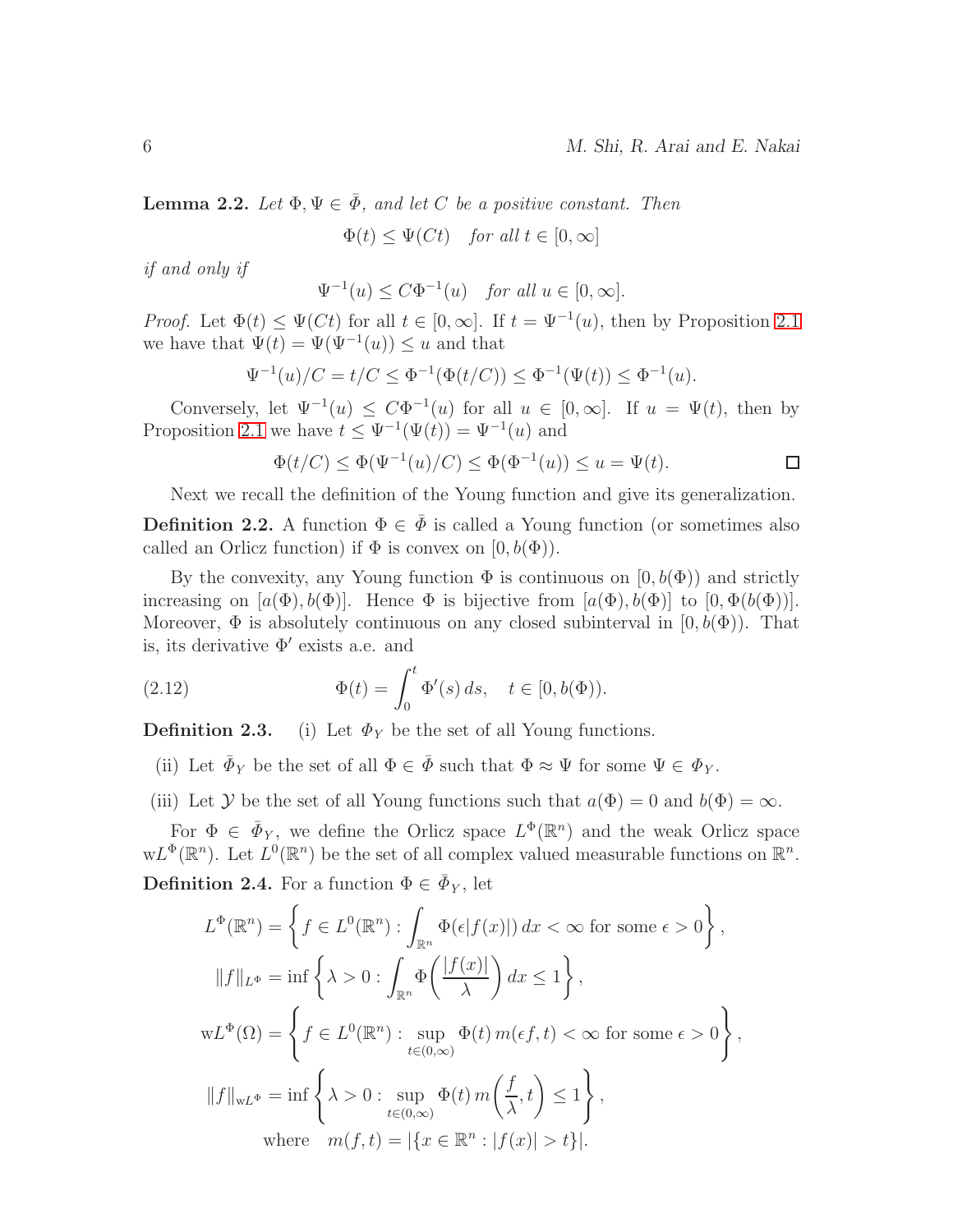Then  $\|\cdot\|_{L^{\Phi}}$  and  $\|\cdot\|_{wL^{\Phi}}$  are quasi-norms and  $L^{\Phi}(\mathbb{R}^n) \subset L^1_{loc}(\mathbb{R}^n)$ . If  $\Phi \in \Phi_Y$ , then  $\|\cdot\|_{L^{\Phi}}$  is a norm and thereby  $L^{\Phi}(\mathbb{R}^n)$  is a Banach space. For  $\Phi, \Psi \in \bar{\Phi}_Y$ , if  $\Phi \approx \Psi$ , then  $L^{\Phi}(\mathbb{R}^n) = L^{\Psi}(\mathbb{R}^n)$  and  $wL^{\Phi}(\mathbb{R}^n) = wL^{\Psi}(\mathbb{R}^n)$  with equivalent quasinorms, respectively. Orlicz spaces are introduced by [\[28,](#page-26-4) [29\]](#page-26-5). For the theory of Orlicz spaces, see [\[14,](#page-25-9) [15,](#page-25-0) [16,](#page-25-10) [17,](#page-25-11) [30\]](#page-26-6) for example.

We note that, for any Young function  $\Phi$ , we have that

$$
\sup_{t \in (0,\infty)} \Phi(t) m(f,t) = \sup_{t \in (0,\infty)} t m(\Phi(|f|),t),
$$

and then

$$
||f||_{wL^{\Phi}} = \inf \left\{ \lambda > 0 : \sup_{t \in (0,\infty)} \Phi(t) m\left(\frac{f}{\lambda}, t\right) \le 1 \right\}
$$
  
= 
$$
\inf \left\{ \lambda > 0 : \sup_{t \in (0,\infty)} t m\left(\Phi\left(\frac{|f|}{\lambda}\right), t\right) \le 1 \right\}.
$$

For the above equality, see [\[11,](#page-24-6) Proposition 4.2] for example.

**Definition 2.5.** (i) A function  $\Phi \in \overline{\Phi}$  is said to satisfy the  $\Delta_2$ -condition, denote  $\Phi \in \bar{\Delta}_2$ , if there exists a constant  $C > 0$  such that

(2.13) 
$$
\Phi(2t) \le C\Phi(t) \quad \text{for all } t > 0.
$$

(ii) A function  $\Phi \in \bar{\Phi}$  is said to satisfy the  $\nabla_2$ -condition, denote  $\Phi \in \bar{\nabla}_2$ , if there exists a constant  $k > 1$  such that

<span id="page-6-0"></span>(2.14) 
$$
\Phi(t) \leq \frac{1}{2k} \Phi(kt) \quad \text{for all } t > 0.
$$

(iii) Let  $\Delta_2 = \Phi_Y \cap \bar{\Delta}_2$  and  $\nabla_2 = \Phi_Y \cap \bar{\nabla}_2$ .

Remark 2.1. (i)  $\Delta_2 \subset \mathcal{Y}$  and  $\overline{\nabla}_2 \subset \overline{\Phi}_Y$  ([\[15,](#page-25-0) Lemma 1.2.3]).

- (ii) Let  $\Phi \in \bar{\Phi}_Y$ . Then  $\Phi \in \bar{\Delta}_2$  if and only if  $\Phi \approx \Psi$  for some  $\Psi \in \Delta_2$ , and,  $\Phi \in \overline{\nabla}_2$  if and only if  $\Phi \approx \Psi$  for some  $\Psi \in \nabla_2$ .
- (iii) Let  $\Phi \in \Phi_Y$ . Then  $\Phi \in \Delta_2$  if and only if  $C_{\text{comp}}^{\infty}(\mathbb{R}^n)$  is dense in  $L^{\Phi}(\mathbb{R}^n)$ , and,  $\Phi \in \nabla_2$  if and only if the Hardy-Littlewood maximal operator M is bounded on  $L^{\Phi}(\mathbb{R}^n)$ .
- (iv) Let  $\Phi \in \Phi_Y$ . Then  $\Phi^{-1}$  satisfies the doubling condition by its concavity, that is,

(2.15) 
$$
\Phi^{-1}(u) \le \Phi^{-1}(2u) \le 2\Phi^{-1}(u) \text{ for all } u \in [0, \infty].
$$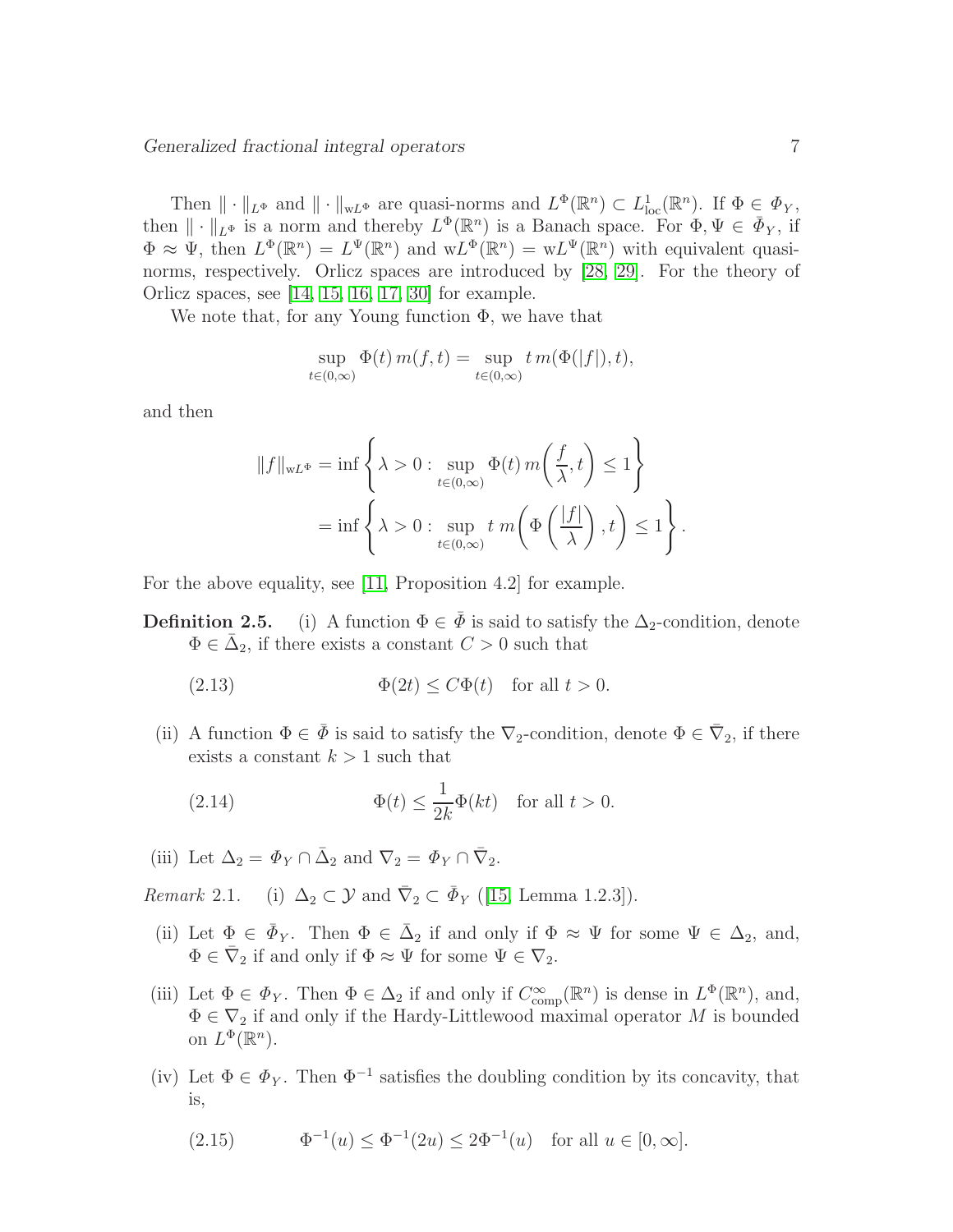The following theorem is known, see [\[15,](#page-25-0) Theorem 1.2.1] for example.

**Theorem 2.3.** Let  $\Phi \in \bar{\Phi}_Y$ . Then M is bounded from  $L^{\Phi}(\mathbb{R}^n)$  to  $wL^{\Phi}(\mathbb{R}^n)$ , that is, there exists a positive constant  $C_0$  such that, for all  $f \in L^{\Phi}(\mathbb{R}^n)$ ,

(2.16) kMfkwL<sup>Φ</sup> ≤ C0kfkL<sup>Φ</sup> .

Moreover, if  $\Phi \in \overline{\nabla}_2$ , then M is bounded on  $L^{\Phi}(\mathbb{R}^n)$ , that is, there exists a positive constant  $C_0$  such that, for all  $f \in L^{\Phi}(\mathbb{R}^n)$ ,

(2.17) kMfkL<sup>Φ</sup> ≤ C0kfkL<sup>Φ</sup> .

See also [\[3,](#page-24-0) [12,](#page-24-7) [13\]](#page-24-8) for the Hardy-Littlewood maximal operator on Orlicz spaces.

#### <span id="page-7-0"></span>3 Main results

The following theorem is an extension of the result in [\[20\]](#page-25-2) and has been proved in [\[4\]](#page-24-5) essentially, by using Hedberg's method in [\[9\]](#page-24-9).

<span id="page-7-1"></span>**Theorem 3.1** ([\[4\]](#page-24-5)). Let  $\rho : (0, \infty) \to (0, \infty)$  satisfy [\(1.2\)](#page-1-0) and [\(1.3\)](#page-1-2), and let  $\Phi, \Psi \in$  $\bar{\Phi}_Y$ . Assume that there exists a positive constant A such that, for all  $r \in (0,\infty)$ ,

<span id="page-7-2"></span>(3.1) 
$$
\int_0^r \frac{\rho(t)}{t} dt \, \Phi^{-1}(1/r^n) + \int_r^\infty \frac{\rho(t) \, \Phi^{-1}(1/t^n)}{t} dt \leq A \Psi^{-1}(1/r^n).
$$

Then, for any positive constant  $C_0$ , there exists a positive constant  $C_1$  such that, for all  $f \in L^{\Phi}(\mathbb{R}^n)$  with  $f \not\equiv 0$ ,

(3.2) 
$$
\Psi\left(\frac{|I_{\rho}f(x)|}{C_1||f||_{L^{\Phi}}}\right) \leq \Phi\left(\frac{Mf(x)}{C_0||f||_{L^{\Phi}}}\right).
$$

Consequently,  $I_{\rho}$  is bounded from  $L^{\Phi}(\mathbb{R}^n)$  to  $wL^{\Psi}(\mathbb{R}^n)$ . Moreover, if  $\Phi \in \overline{\nabla}_2$ , then  $I_{\rho}$  is bounded from  $L^{\Phi}(\mathbb{R}^n)$  to  $L^{\Psi}(\mathbb{R}^n)$ .

Remark 3.1. In [\[4\]](#page-24-5) the condition that  $\Phi, \Psi \in \Phi_Y$  was assumed. We can extend it to  $\Phi, \Psi \in \bar{\Phi}_Y$  as Theorem [3.1.](#page-7-1) Actually, if [\(3.1\)](#page-7-2) holds for some  $\Phi, \Psi \in \bar{\Phi}_Y$ , then take  $\Phi_1, \Psi_1 \in \Phi_Y$  with  $\Phi \approx \Phi_1$  and  $\Psi \approx \Psi_1$ . Then, instead of  $\Phi$  and  $\Psi$ ,  $\Phi_1$  and  $\Psi_1$ satisfy  $(3.1)$  for some positive constant A' by  $(2.11)$ .

Here, we give some examples of the pair of  $(\rho, \Phi, \Psi)$  which satisfies the assumption in Theorem [3.1.](#page-7-1) For other examples, see [\[21\]](#page-25-4). See also [\[18\]](#page-25-12) for the boundedness of  $I_\rho$  on Orlicz space  $L^\Phi(\Omega)$  with bounded domain  $\Omega \subset \mathbb{R}^n$ .

Example 3.1. If  $\rho(r) = r^{\alpha}$ ,  $\Phi(t) = t^p$  and  $\Psi(t) = t^q$  with  $p, q \in [1, \infty)$  and  $0 < \alpha < n/p$ , then

$$
\int_0^r \frac{\rho(t)}{t} dt \, \Phi^{-1}(1/r^n) \sim \int_r^\infty \frac{\rho(t) \, \Phi^{-1}(1/t^n)}{t} dt \sim r^{\alpha - n/p} \quad \text{and} \quad \Psi^{-1}(1/r^n) = r^{-n/q}.
$$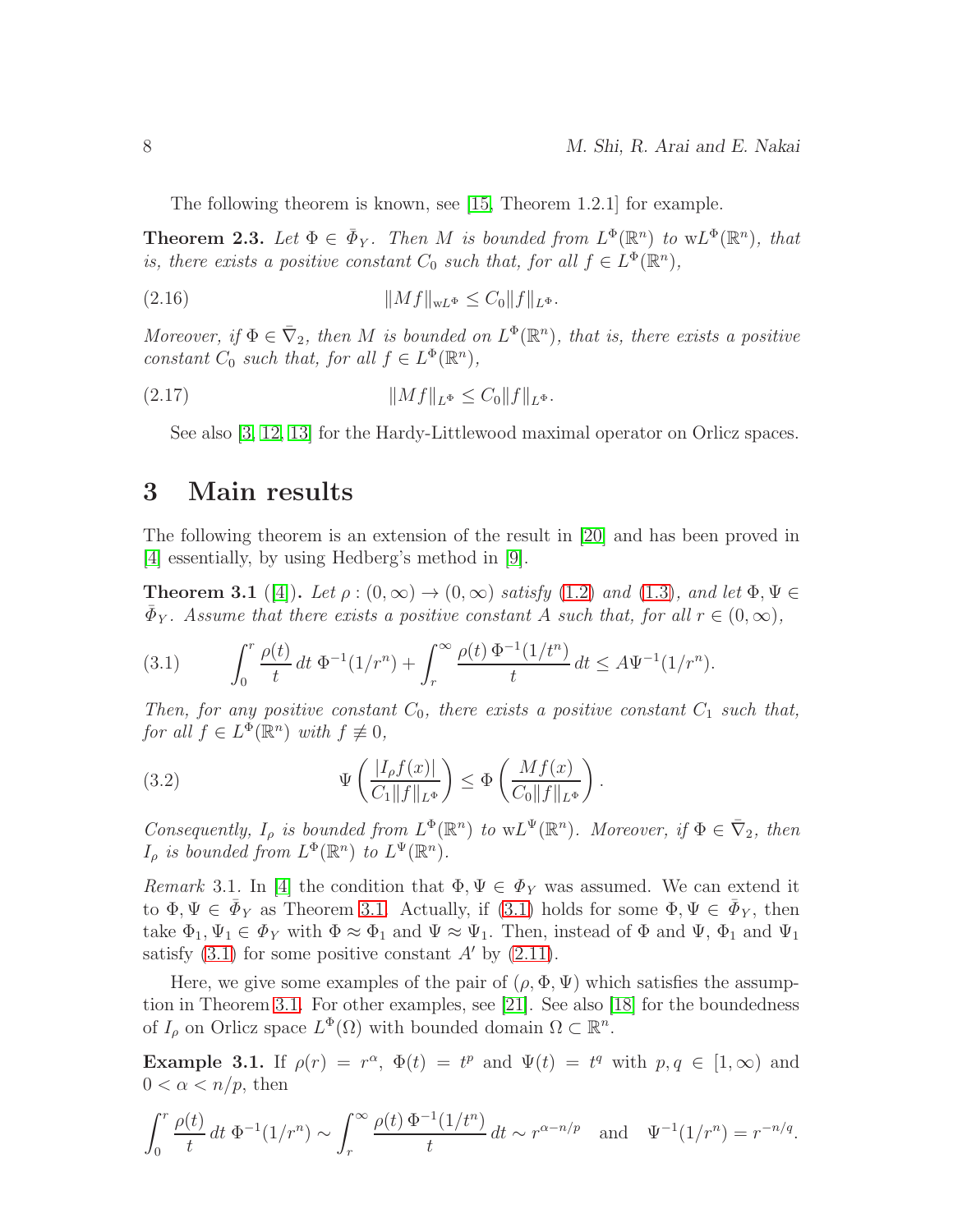In this case,

$$
((3.1)
$$
"  $\Leftrightarrow$   $r^{\alpha - n/p} \leq r^{-n/q}, r \in (0, \infty)$   $\Leftrightarrow$   $\alpha - n/p = -n/q.$ 

Therefore, the Hardy-Littlewood-Sobolev theorem is a corollary of Theorem [3.1.](#page-7-1)

Example 3.2. Let  $\rho$  and  $\Phi$  be as in [\(1.4\)](#page-1-3) and in [\(1.5\)](#page-1-4), respectively, and let  $\Psi$  be as in [\(1.5\)](#page-1-4) with q instead of p. Assume that  $\alpha, p, q \in (0, \infty)$  and  $-1/p + \alpha = -1/q$ . Then

$$
\int_0^r \frac{\rho(t)}{t} dt \sim \begin{cases} (\log(1/r))^{-\alpha} & \text{for small } r > 0, \\ (\log r)^{\alpha} & \text{for large } r > 0, \end{cases}
$$

and

<span id="page-8-0"></span>(3.3)  
\n
$$
\Phi^{-1}(1/r^n) \sim \begin{cases}\n(\log(1/r))^{1/p}, & \Psi^{-1}(1/r^n) \sim \begin{cases}\n(\log(1/r))^{1/q} & \text{for small } r > 0, \\
(\log r)^{-1/p}, & \text{for large } r > 0.\n\end{cases}
$$

In this case we have

$$
\int_0^r \frac{\rho(t)}{t} dt \, \Phi^{-1}(1/r^n) \sim \int_r^\infty \frac{\rho(t) \, \Phi^{-1}(1/t^n)}{t} dt
$$

$$
\sim \begin{cases} (\log(1/r))^{-\alpha+1/p} & \text{for small } r > 0, \\ (\log r)^{\alpha-1/p} & \text{for large } r > 0. \end{cases}
$$

Then the pair  $(\rho, \Phi, \Psi)$  satisfies [\(3.1\)](#page-7-2), that is,  $I_\rho$  is bounded from  $\exp L^p(\mathbb{R}^n)$  to  $\exp L^q(\mathbb{R}^n)$ .

**Example 3.3.** Let  $\alpha \in (0, n)$ ,  $p, q \in [1, \infty)$  and  $-n/p + \alpha = -n/q$ . Let

$$
\rho(r) = \begin{cases} r^{\alpha} & \text{for small } r > 0, \\ e^{-r} & \text{for large } r > 0. \end{cases}
$$

Then

$$
\int_0^r \frac{\rho(t)}{t} dt \sim \begin{cases} r^{\alpha} & \text{for small } r > 0, \\ 1 & \text{for large } r > 0. \end{cases}
$$

(i) If  $\Phi(r) = r^p$  and  $\Psi(r) = \max(r^p, r^q)$ , then [\(3.1\)](#page-7-2) holds. In this case  $L^{\Phi}(\mathbb{R}^n) =$  $L^p(\mathbb{R}^n)$  and  $L^{\Psi}(\mathbb{R}^n) = L^p(\mathbb{R}^n) \cap L^q(\mathbb{R}^n)$ .

(ii) If 
$$
\Phi(r) = \max(0, r^p - 1)
$$
 and  $\Psi(r) = \max(0, r^q - 1)$ , then (3.1) holds, since

$$
\Phi^{-1}(u) \sim \begin{cases} 1 & \text{for small } u > 0, \\ u^{1/p} & \text{for large } u > 0, \end{cases} \quad \Phi^{-1}(1/r^n) \sim \begin{cases} r^{-n/p} & \text{for small } r > 0, \\ 1 & \text{for large } r > 0. \end{cases}
$$

In this case 
$$
L^{\Phi}(\mathbb{R}^n) = L^p(\mathbb{R}^n) + L^{\infty}(\mathbb{R}^n)
$$
 and  $L^{\Psi}(\mathbb{R}^n) = L^q(\mathbb{R}^n) + L^{\infty}(\mathbb{R}^n)$ .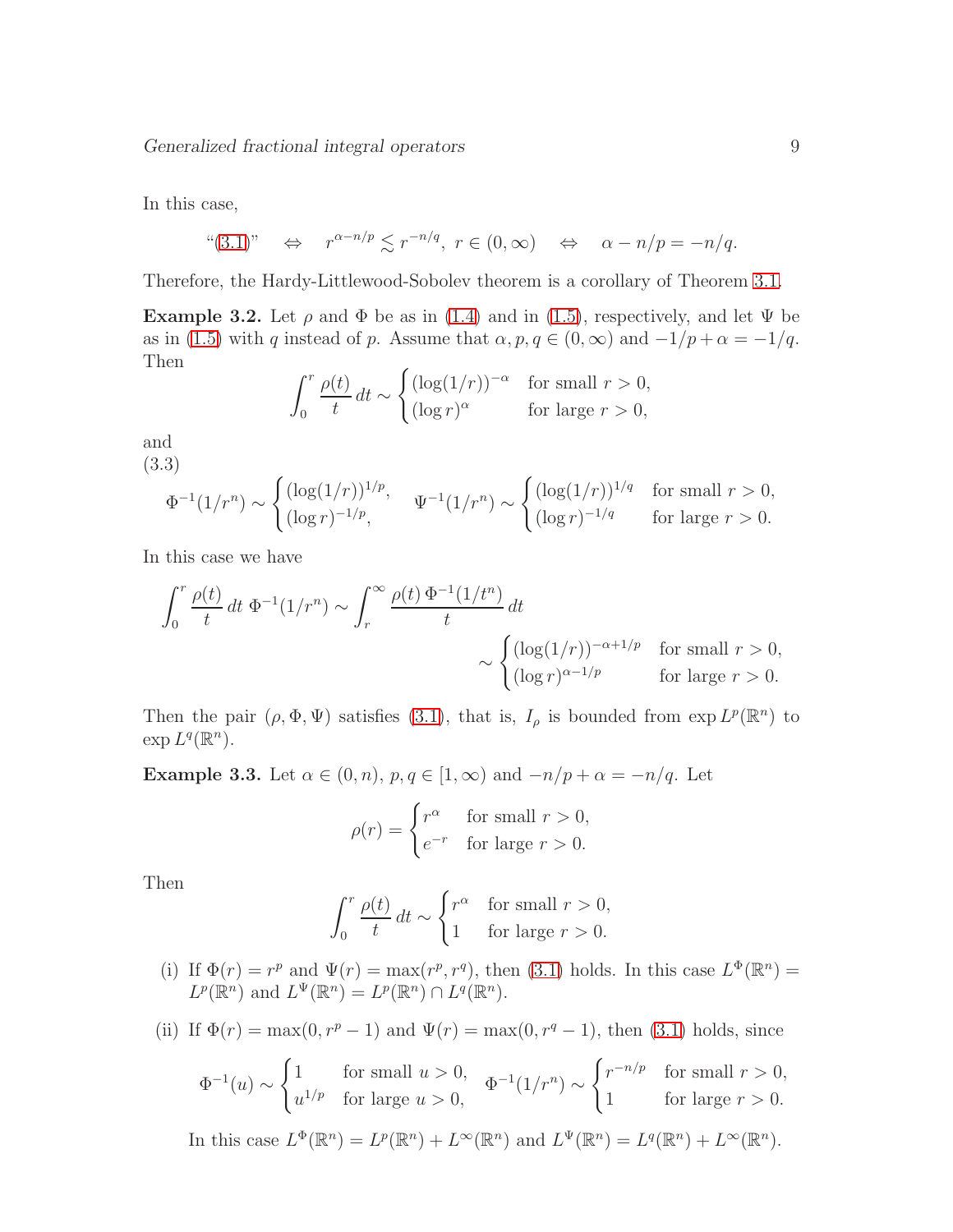A function  $\Phi \in \mathcal{Y}$  is called an N-function if

$$
\lim_{t \to +0} \frac{\Phi(t)}{t} = 0, \quad \lim_{t \to \infty} \frac{\Phi(t)}{t} = \infty.
$$

We say that a function  $\theta : (0, \infty) \to (0, \infty)$  is almost increasing (resp. almost decreasing) if there exists a positive constant C such that, for all  $r, s \in (0, \infty)$ ,

(3.4) 
$$
\theta(r) \le C\theta(s) \quad (\text{resp. } \theta(s) \le C\theta(r)), \quad \text{if } r < s.
$$

Then we have the following corollary.

<span id="page-9-4"></span>Corollary 3.2. Let  $1 < s < \infty$  and  $\rho : (0, \infty) \to (0, \infty)$ . Assume that  $\rho$  satisfies [\(1.2\)](#page-1-0) and that  $r \mapsto \rho(r)/r^{n/s-\epsilon}$  is almost decreasing for some positive constant  $\epsilon$ . Then there exist an N-function  $\Psi$  and a positive constant C such that, for all  $r > 0$ ,

<span id="page-9-0"></span>(3.5) 
$$
C^{-1}\Psi^{-1}\left(\frac{1}{r^n}\right) \leq \frac{1}{r^{n/s}} \int_0^r \frac{\rho(t)}{t} dt \leq C\Psi^{-1}\left(\frac{1}{r^n}\right).
$$

Moreover,  $I_{\rho}$  is bounded from  $L^{s}(\mathbb{R}^{n})$  to  $L^{\Psi}(\mathbb{R}^{n})$ .

In the above,  $(3.5)$  can be shown by the same way as the proof of  $[1,$  Theorem 3.5. The boundedness of  $I_\rho$  from  $L^s(\mathbb{R}^n)$  to  $L^{\Psi}(\mathbb{R}^n)$  is proven by the following way. First note that  $\rho$  satisfies [\(1.3\)](#page-1-2) by Remark [3.2](#page-9-1) below. Let  $\Phi(t) = t^s$ . Then we have

$$
\int_r^{\infty} \frac{\rho(t)\Phi^{-1}(1/t^n)}{t} dt = \int_r^{\infty} \frac{\rho(t)/t^{n/s}}{t} dt \lesssim \frac{\rho(r)}{r^{n/s-\epsilon}} \int_r^{\infty} \frac{1}{t^{1+\epsilon}} dt
$$

$$
\sim \frac{\rho(r)}{r^{n/s}} \lesssim \frac{1}{r^{n/s}} \int_0^r \frac{\rho(t)}{t} dt = \Phi^{-1}\left(\frac{1}{r^n}\right) \int_0^r \frac{\rho(t)}{t} dt,
$$

where we used  $(3.6)$  below for the last inequality. Combining this and  $(3.5)$ , we have  $(3.1)$ . Then we have the conclusion by Theorem [3.1.](#page-7-1)

<span id="page-9-1"></span>Remark 3.2. If  $r \mapsto \rho(r)/r^k$  is almost decreasing for some positive constant k, then  $\rho$  satisfies [\(1.3\)](#page-1-2). Actually,

<span id="page-9-2"></span>(3.6) 
$$
\sup_{r \le t \le 2r} \rho(t) \sim r^k \sup_{r \le t \le 2r} \frac{\rho(t)}{t^k} \lesssim r^k \int_{r/2}^r \frac{\rho(t)}{t^{k+1}} dt \sim \int_{r/2}^r \frac{\rho(t)}{t} dt.
$$

Next we state the result on the operator  $M_{\rho}$  defined by [\(1.7\)](#page-2-1) in which we don't assume  $(1.2)$  or  $(1.3)$ .

<span id="page-9-3"></span>**Theorem 3.3.** Let  $\rho : (0, \infty) \to (0, \infty)$ , and let  $\Phi, \Psi \in \bar{\Phi}_Y$ .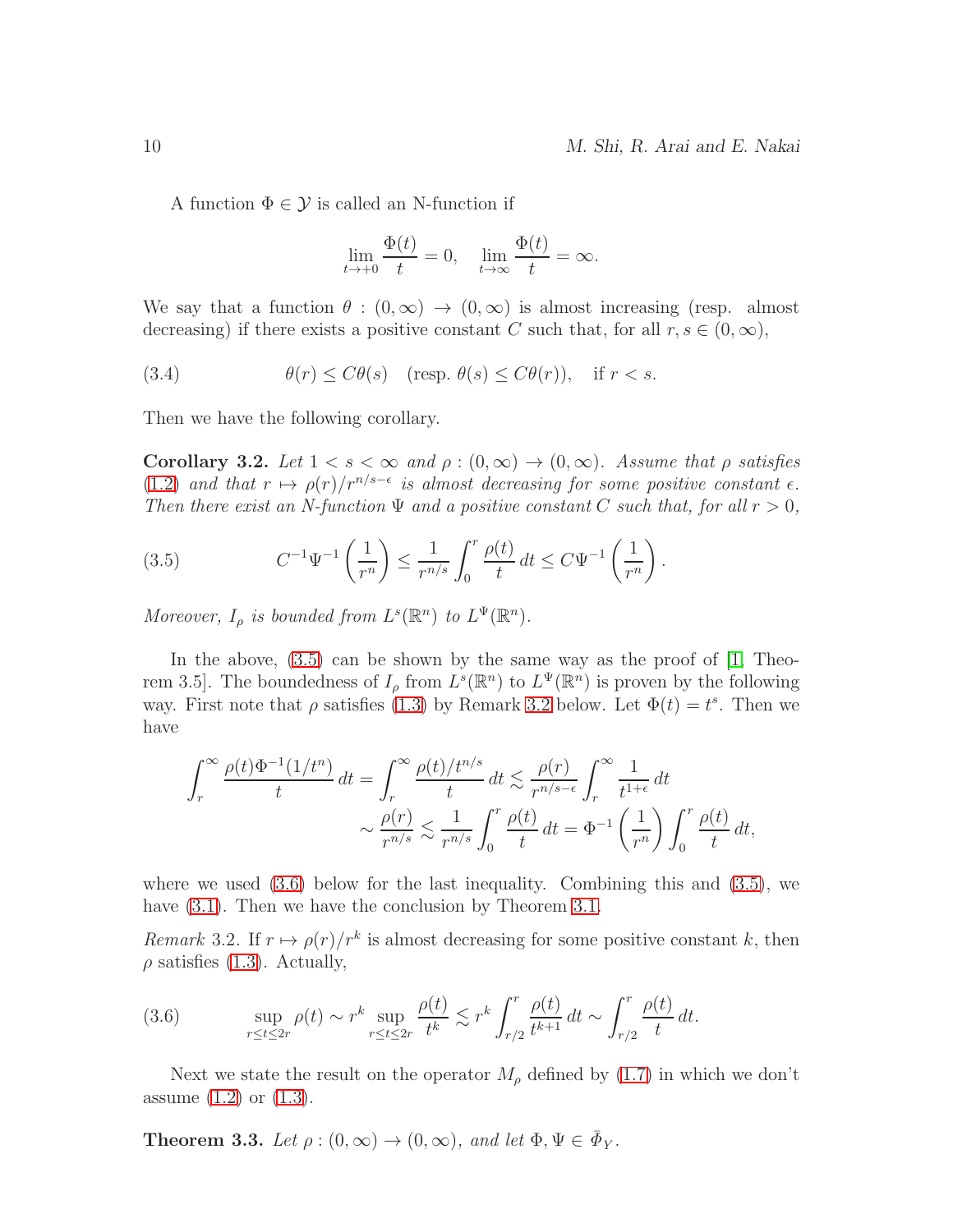(i) Assume that there exists a positive constant A such that, for all  $r \in (0,\infty)$ ,

<span id="page-10-0"></span>(3.7) 
$$
\left(\sup_{0
$$

Then, for any positive constant  $C_0$ , there exists a positive constant  $C_1$  such that, for all  $f \in L^{\Phi}(\mathbb{R}^n)$  with  $f \not\equiv 0$ ,

<span id="page-10-2"></span>(3.8) 
$$
\Psi\left(\frac{M_{\rho}f(x)}{C_1||f||_{L^{\Phi}}}\right) \leq \Phi\left(\frac{Mf(x)}{C_0||f||_{L^{\Phi}}}\right).
$$

Consequently,  $M_\rho$  is bounded from  $L^\Phi(\mathbb{R}^n)$  to  $wL^\Psi(\mathbb{R}^n)$ . Moreover, if  $\Phi \in \overline{\nabla}_2$ , then  $M_\rho$  is bounded from  $L^\Phi(\mathbb{R}^n)$  to  $L^\Psi(\mathbb{R}^n)$ .

(ii) Conversely, if  $M_\rho$  is bounded from  $L^\Phi(\mathbb{R}^n)$  to  $wL^\Psi(\mathbb{R}^n)$ , then [\(3.7\)](#page-10-0) holds for some A and all  $r \in (0, \infty)$ .

Remark 3.3. Let  $\rho : (0, \infty) \to (0, \infty)$ , and let  $\Phi, \Psi \in \bar{\Phi}_Y$ .

- (i) Let  $\rho_1(r) = \sup_{0 \le t \le r} \rho(t)$ . Then we conclude from the theorem above that  $I_{\rho}$  and  $I_{\rho_1}$  have the same boundedness, that is, we may assume that  $\rho$  is increasing.
- (ii) Since  $\Phi^{-1}$  is pseudo-concave,  $u \mapsto \Phi^{-1}(u)/u$  is almost decreasing, and then  $r \mapsto \Phi^{-1}(1/r^n)r^n$  is almost increasing. Therefore, from [\(3.7\)](#page-10-0) it follows that  $r \mapsto \rho(r)/r^n$  is dominated by the almost decreasing function  $r \mapsto \frac{\Psi^{-1}(1/r^n)}{\Phi^{-1}(1/r^n)r^n}$ .
- (iii) In [\[4\]](#page-24-5), under the conditions that  $\Phi, \Psi \in \Phi_Y$ , that  $\rho$  is increasing and that  $r \mapsto$  $\rho(r)/r^n$  is decreasing, a necessary and sufficient condition for the boundedness of  $M_{\rho}$  has been given.

Example 3.4. If  $\rho(r) = r^{\alpha}$ ,  $\Phi(t) = t^p$  and  $\Psi(t) = t^q$  with  $p, q \in [1, \infty)$  and  $0 \leq \alpha \leq n/p$ , then

$$
\rho(r)\Phi^{-1}(1/r^n) \sim r^{\alpha - n/p}
$$
 and  $\Psi^{-1}(1/r^n) = r^{-n/q}$ .

In this case,

$$
((3.7))
$$
  $\Leftrightarrow$   $r^{\alpha - n/p} \le r^{-n/q}, r \in (0, \infty)$   $\Leftrightarrow$   $\alpha - n/p = -n/q.$ 

In this example, if  $\alpha = 0$ , then  $M_{\rho}$  is the Hardy-Littlewood maximal operator M and " $(3.7)$ "  $\Leftrightarrow p = q$ . If  $\alpha - n/p = 0$ , then  $M_\rho$  is the fractional maximal operator  $M_{\alpha}$  and it is bounded from  $L^p(\mathbb{R}^n)$  to  $L^{\infty}(\mathbb{R}^n)$ , since we can take

<span id="page-10-1"></span>(3.9) 
$$
\Psi(r) = \begin{cases} 0 & \text{for } r \in [0,1], \\ \infty & \text{for } r \in (1,\infty], \end{cases} \text{ and } \Psi^{-1}(r) = \begin{cases} 1 & \text{for } r \in [0,\infty), \\ \infty & \text{for } r = \infty. \end{cases}
$$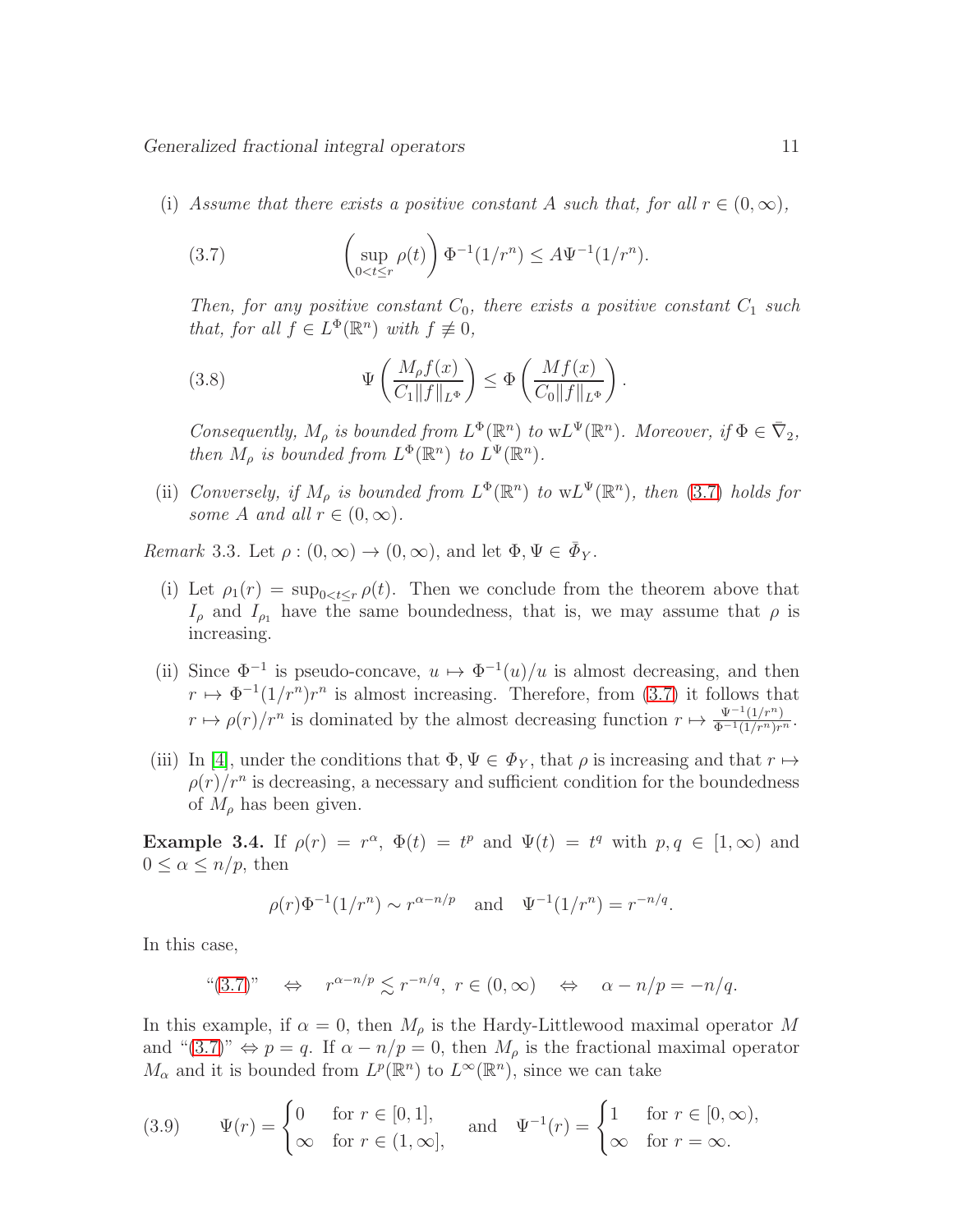**Example 3.5.** Let  $\Phi$  be as in [\(1.5\)](#page-1-4), and let  $\Psi$  be as in (1.5) with q instead of p. Assume that  $\alpha \in [0,\infty)$  and  $p, q \in (0,\infty)$ . Let

<span id="page-11-0"></span>(3.10) 
$$
\rho(r) = \begin{cases} (\log(1/r))^{-\alpha} & \text{for small } r > 0, \\ (\log r)^{\alpha} & \text{for large } r > 0, \end{cases}
$$

instead of [\(1.4\)](#page-1-3). Here, we note that, if  $0 \leq \alpha \leq 1$ , then  $\int_0^1$  $\rho(t)$  $\frac{d(t)}{dt}$  dt =  $\infty$ , that is,  $I_{\rho}$  is not well defined, while  $M_{\rho}$  is well defined. Actually,  $M_{\rho}$  is bounded from  $\exp L^p(\mathbb{R}^n)$  to  $\exp L^q(\mathbb{R}^n)$ , if  $-1/p + \alpha = -1/q$  for any  $\alpha \in [0, \infty)$ , see [\(3.3\)](#page-8-0) for the inverse functions of  $\Phi$  and  $\Psi$ . Moreover, if  $-1/p + \alpha = 0$ , then  $M_\rho$  is bounded from  $\exp L^p(\mathbb{R}^n)$  to  $L^{\infty}(\mathbb{R}^n)$ , since we can take  $\Psi$  as in [\(3.9\)](#page-10-1).

**Example 3.6.** Assume that  $\alpha, q \in [0, \infty)$  and  $p \in (1, \infty)$ . Let  $\rho$  be as in [\(3.10\)](#page-11-0). Then  $M_\rho$  is bounded from  $L^p(\mathbb{R}^n)$  to  $L^p(\log L)^{p_1}(\mathbb{R}^n)$ , if  $p_1/p = \alpha$ , where  $L^p(\log L)^{p_1}(\mathbb{R}^n)$ is the Orlicz space  $L^{\Phi}(\mathbb{R}^n)$  with

$$
\Phi(r) = \begin{cases} r^p (\log(1/r))^{-p_1} & \text{for small } r > 0, \\ r^p (\log r)^{p_1} & \text{for large } r > 0. \end{cases}
$$

In this case we have

<span id="page-11-4"></span>(3.11) 
$$
\Phi^{-1}(1/r^n) \sim \begin{cases} r^{-n/p} (\log(1/r))^{-p_1/p} & \text{for small } r > 0, \\ r^{-n/p} (\log r)^{p_1/p} & \text{for large } r > 0. \end{cases}
$$

In this example, if we take  $p = 1$ , then  $M_\rho$  is bounded from  $L^1(\mathbb{R}^n)$  to  $wL^1(\log L)^\alpha(\mathbb{R}^n)$ which is weak type of  $L^1(\log L)^\alpha(\mathbb{R}^n)$ .

<span id="page-11-5"></span>Finally, we state the result on the commutator  $[b, I_{\rho}]$ . Let

(3.12) 
$$
\rho^*(r) = \int_0^r \frac{\rho(t)}{t} dt.
$$

<span id="page-11-6"></span>**Theorem 3.4.** Let  $\rho, \psi : (0, \infty) \to (0, \infty)$ , and let  $\Phi, \Psi \in \bar{\Phi}_Y$ . Assume that  $\rho$ satisfies [\(1.2\)](#page-1-0). Let  $b \in L^1_{loc}(\mathbb{R}^n)$ .

(i) Let  $\Phi, \Psi \in \bar{\Delta}_2 \cap \bar{\nabla}_2$ . Assume that  $\psi$  be almost increasing and that  $r \mapsto$  $\rho(r)/r^{n-\epsilon}$  is almost decreasing for some  $\epsilon \in (0, n)$ . Assume also that there exists a positive constant A and  $\Theta \in \overline{\nabla}_2$  such that, for all  $r \in (0, \infty)$ ,

<span id="page-11-1"></span>(3.13) 
$$
\int_0^r \frac{\rho(t)}{t} dt \, \Phi^{-1}(1/r^n) + \int_r^\infty \frac{\rho(t) \, \Phi^{-1}(1/t^n)}{t} dt \leq A\Theta^{-1}(1/r^n),
$$
  
(3.14) 
$$
\psi(r)\Theta^{-1}(1/r^n) \leq A\Psi^{-1}(1/r^n),
$$

<span id="page-11-2"></span>and that there exist a positive constant  $C_{\rho}$  such that, for all  $r, s \in (0, \infty)$ ,

<span id="page-11-3"></span>(3.15) 
$$
\left|\frac{\rho(r)}{r^n} - \frac{\rho(s)}{s^n}\right| \le C_\rho |r-s| \frac{\rho^*(r)}{r^{n+1}}, \quad \text{if } \frac{1}{2} \le \frac{r}{s} \le 2.
$$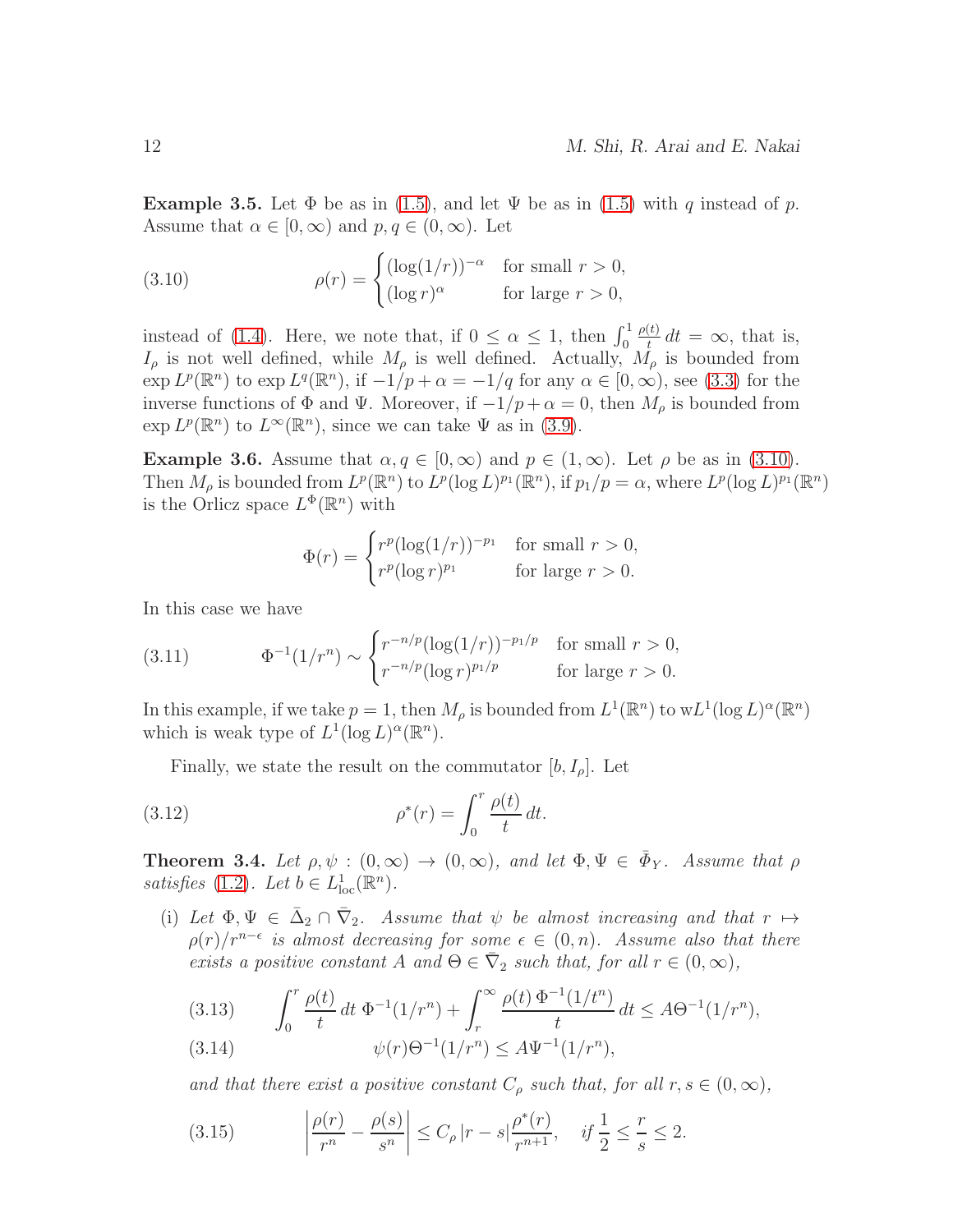If  $b \in \mathcal{L}_{1,\psi}(\mathbb{R}^n)$ , then  $[b, I_\rho]$  is bounded from  $L^{\Phi}(\mathbb{R}^n)$  to  $L^{\Psi}(\mathbb{R}^n)$  and there exists a positive constant C such that, for all  $f \in L^{\Phi}(\mathbb{R}^n)$ ,

(3.16) 
$$
\| [b, I_{\rho}] f \|_{L^{\Psi}} \leq C \| b \|_{\mathcal{L}_{1,\psi}} \| f \|_{L^{\Phi}}.
$$

(ii) Conversely, assume that there exists a positive constant A such that, for all  $r \in (0,\infty),$ 

<span id="page-12-0"></span>
$$
\Psi^{-1}(1/r^n) \le Ar^\alpha \psi(r) \Phi^{-1}(1/r^n).
$$

If  $[b, I_{\alpha}]$  is well defined and bounded from  $L^{\Phi}(\mathbb{R}^n)$  to  $L^{\Psi}(\mathbb{R}^n)$ , then b is in  $\mathcal{L}_{1,\psi}(\mathbb{R}^n)$  and there exists a positive constant C, independent of b, such that

(3.17) 
$$
||b||_{\mathcal{L}_{1,\psi}} \leq C ||[b, I_{\alpha}]||_{L^{\Phi} \to L^{\Psi}},
$$

where  $\|[b, I_{\alpha}]\|_{L^{\Phi}\to L^{\Psi}}$  is the operator norm of  $[b, I_{\alpha}]$  from  $L^{\Phi}(\mathbb{R}^n)$  to  $L^{\Psi}(\mathbb{R}^n)$ .

**Example 3.7.** Let  $\alpha \in (0, n)$ ,  $\beta \in [0, 1]$  and  $p, q \in (1, \infty)$ , and, let

$$
\rho(r) = r^{\alpha}, \ \psi(r) = r^{\beta}, \ \Phi(r) = r^{p}, \ \Psi(r) = r^{q}.
$$

Assume that  $-n/p+\alpha+\beta = -n/q$ . Take  $\Theta(r) = r^{\tilde{q}}$  with  $-n/\tilde{q} = -n/p+\alpha$ . Then [\(3.13\)](#page-11-1), [\(3.14\)](#page-11-2) and [\(3.15\)](#page-11-3) hold, that is,  $[b, I_{\alpha}]$  is bounded from  $L^p(\mathbb{R}^n)$  to  $L^q(\mathbb{R}^n)$ , where  $b \in \text{Lip}_{\beta}(\mathbb{R}^n)$  if  $\beta \in (0,1]$ , and  $b \in \text{BMO}(\mathbb{R}^n)$  if  $\beta = 0$  which is Chanillo's result in [\[2\]](#page-24-2).

**Example 3.8.** Let  $\alpha \in (0, n)$  and  $\alpha_1 \in (-\infty, \infty)$ . Let  $\beta \in (0, n)$  and  $\beta_1 \in$  $(-\infty, \infty)$ , or, let  $\beta = 0$  and  $\beta_1 \in [0, \infty)$ . Let

$$
\rho(r) = \begin{cases} r^{\alpha} (\log(1/r))^{-\alpha_1}, & \psi(r) = \begin{cases} r^{\beta} (\log(1/r))^{-\beta_1} & \text{for } r \in (0, 1/e), \\ r^{\alpha}, & \text{for } r \in [1/e, e], \\ r^{\alpha} (\log r)^{\alpha_1}, & \text{for } r \in (e, \infty). \end{cases}
$$

Then  $\rho^* \sim \rho$  and  $\rho'(t) \sim \rho(t)/t$ . In this case  $\rho$  satisfies [\(3.15\)](#page-11-3), since  $\rho$  is Lipschitz continuous on  $[1/(2e), 2e]$ , and, for  $r, s \in (0, 1/e] \cup [e, \infty)$ , there exists  $\theta \in (0, 1)$ such that

$$
\left|\frac{\rho(r)}{r^n}-\frac{\rho(s)}{s^n}\right|=|r-s|\left|\frac{d}{dt}\left(\frac{\rho(t)}{t^n}\right)\right|_{t=(1-\theta)r+\theta s}\right|\lesssim |r-s|\frac{\rho(r)}{r^{n+1}},\quad\text{if } \frac{1}{2}\leq \frac{r}{s}\leq 2.
$$

Let  $p, q \in (1, \infty)$  and  $p_1, q_1 \in (-\infty, \infty)$ , and let

$$
\Phi(r) = \begin{cases} r^p (\log(1/r))^{-p_1}, & \Psi(r) = \begin{cases} r^q (\log(1/r))^{-q_1} & \text{for small } r > 0, \\ r^q (\log r)^{q_1} & \text{for large } r > 0. \end{cases} \end{cases}
$$

For the inverse functions of  $\Phi$  and  $\Psi$ , see [\(3.11\)](#page-11-4). If

$$
-n/p + \alpha + \beta = -n/\tilde{p} + \beta = -n/q, \quad p_1/p + \alpha_1 + \beta_1 = \tilde{p}_1/\tilde{p} + \beta_1 = q_1/q,
$$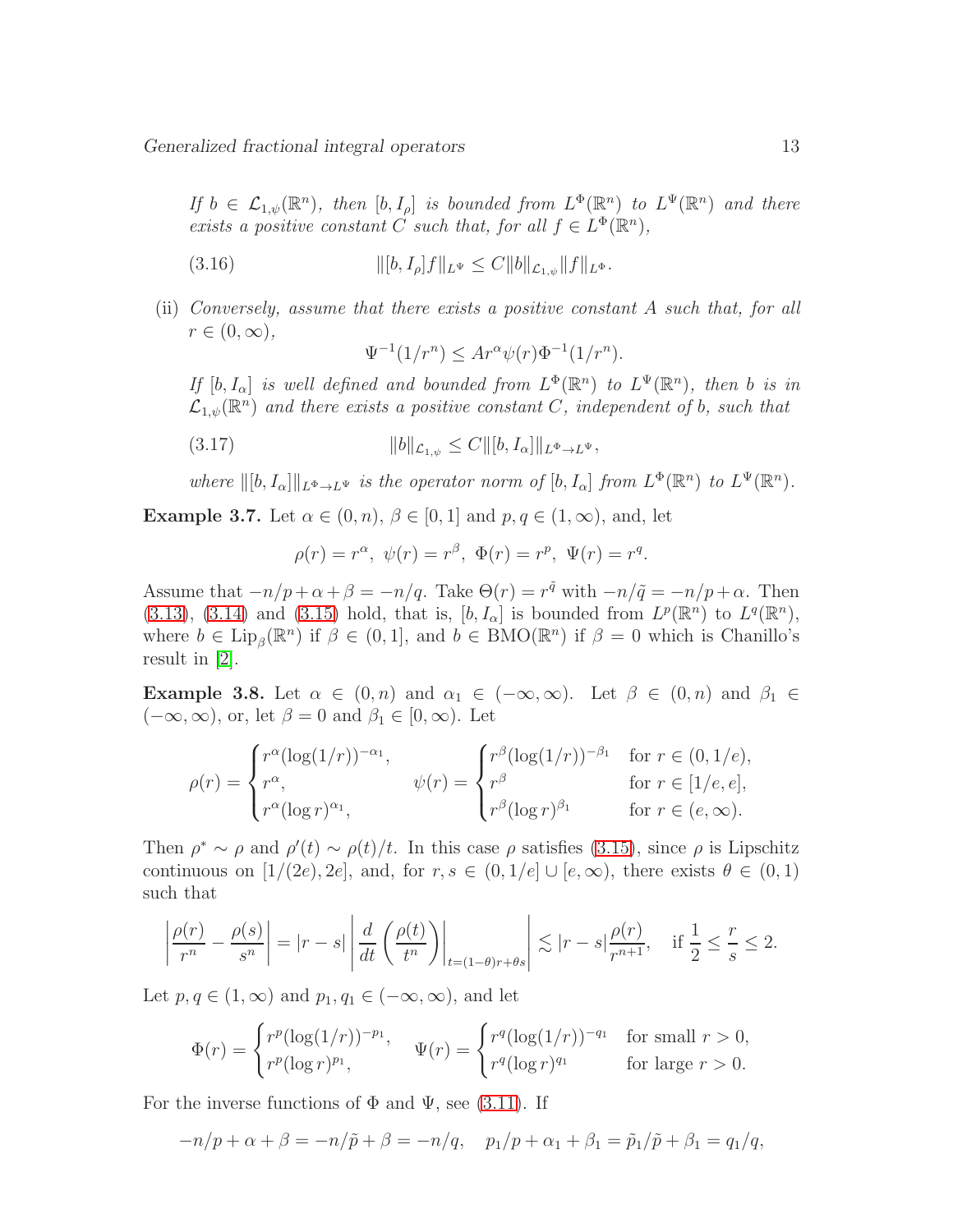and

$$
\Theta(r) = \begin{cases} r^{\tilde{p}} (\log(1/r))^{-\tilde{p}_1} & \text{for small } r > 0, \\ r^{\tilde{p}} (\log r)^{\tilde{p}_1} & \text{for large } r > 0, \end{cases}
$$

then

$$
\int_0^r \frac{\rho(t)}{t} dt \, \Phi^{-1}(1/r^n) \sim \int_r^\infty \frac{\rho(t) \, \Phi^{-1}(1/t^n)}{t} dt \sim \Theta^{-1}(r^{-n}),
$$

and

$$
\psi(r)\Theta^{-1}(r^{-n}) \sim \Psi^{-1}(r^{-n}) \sim \begin{cases} r^{-n/p+\alpha+\beta}(\log(1/r))^{-(p_1/p+\alpha_1+\beta_1)} & \text{for small } r > 0, \\ r^{-n/p+\alpha+\beta}(\log r)^{p_1/p+\alpha_1+\beta_1} & \text{for large } r > 0. \end{cases}
$$

In this case  $[b, I_\rho]$  is bounded from  $L^p(\log L)^{p_1}(\mathbb{R}^n)$  to  $L^q(\log L)^{q_1}(\mathbb{R}^n)$ .

### <span id="page-13-0"></span>4 Lemmas

In this section we prepare some lemmas to prove our main results.

For a Young function  $\Phi$ , its complementary function is defined by

$$
\widetilde{\Phi}(t) = \begin{cases} \sup\{tu - \Phi(u) : u \in [0, \infty)\}, & t \in [0, \infty), \\ \infty, & t = \infty. \end{cases}
$$

Then  $\widetilde{\Phi}$  is also a Young function and Young's inequality

<span id="page-13-1"></span>
$$
tu \leq \Phi(t) + \widetilde{\Phi}(u), \quad t, u \in [0, \infty)
$$

holds. It is also known that

(4.1) 
$$
t \leq \Phi^{-1}(t)\widetilde{\Phi}^{-1}(t) \leq 2t, \quad t \geq 0.
$$

From Young's inequality we have a generalized Hölder's inequality:

(4.2) 
$$
\int_{\mathbb{R}^n} |f(x)g(x)| dx \le 2||f||_{L^{\Phi}}||g||_{L^{\widetilde{\Phi}}}
$$

(see [\[35,](#page-26-7) Theorem 6] and [\[27,](#page-25-1) Theorem 2.3]).

<span id="page-13-4"></span>**Lemma 4.1.** Let  $\Phi \in \Phi_Y$ . For a measurable set  $G \subset \mathbb{R}^n$  with finite measure,

<span id="page-13-3"></span><span id="page-13-2"></span>
$$
\|\chi_G\|_{L^{\Phi}} = \|\chi_G\|_{\le L^{\Phi}} = \frac{1}{\Phi^{-1}(1/|G|)}.
$$

From [\(4.1\)](#page-13-1) it follows that, for the characteristic function  $\chi_B$  of the ball B,

(4.3) 
$$
\|\chi_B\|_{L^{\tilde{\Phi}}} = \frac{1}{\tilde{\Phi}^{-1}(1/|B|)} \le |B|\Phi^{-1}(1/|B|).
$$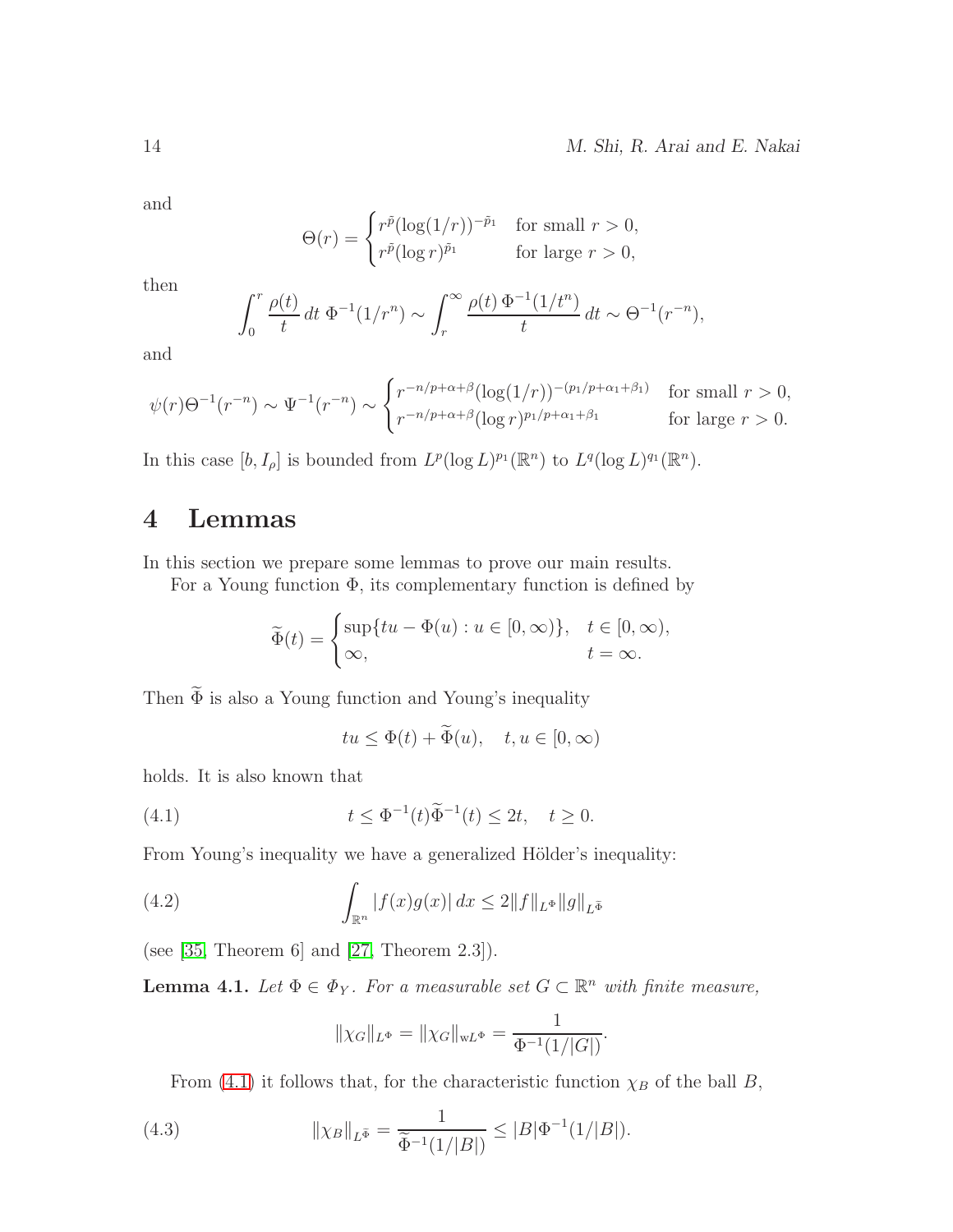**Lemma 4.2** ([\[1\]](#page-24-10)). Let  $k > 0$  and  $\rho : (0, \infty) \to (0, \infty)$ . Assume that  $\rho$  satisfies [\(1.2\)](#page-1-0). Let  $\rho^*$  be as in [\(3.12\)](#page-11-5). If  $r \mapsto \rho(r)/r^k$  is almost decreasing, then  $r \mapsto \rho^*(r)/r^k$  is also almost decreasing.

<span id="page-14-0"></span>Remark 4.1. Since  $\rho^*$  is increasing with respect to r, if  $r \mapsto \rho(r)/r^k$  is almost decreasing for some  $k > 0$ , then we see that  $\rho^*$  satisfies the doubling condition, that is, there exists a positive constant C such that, for all  $r \in (0, \infty)$ ,

$$
\rho^*(r) \le \rho^*(2r) \le C\rho^*(r).
$$

<span id="page-14-1"></span>**Lemma 4.3.** If  $\Phi \in \Delta_2$ , then its derivative  $\Phi'$  satisfies

$$
\Phi'(2t) \le C_{\Phi} \Phi'(t), \quad a.e. \ t \in [0, \infty),
$$

where the constant  $C_{\Phi}$  is independent of t.

*Proof.* From the convexity of  $\Phi$  and  $\Phi(0) = 0$  it follows that its right derivative  $\Phi'_{+}(t)$  exists for all  $t \in [0, \infty)$  and it is increasing. By  $(2.12)$  we have

$$
\Phi(t) = \int_0^t \Phi'(s) \, ds = \int_0^t \Phi'_+(s) \, ds,
$$

since  $\Phi' = \Phi'_+$  a.e. Then, for all  $t \in (0, \infty)$ ,

$$
\Phi'_+(2t) \le \frac{1}{t} \int_{2t}^{3t} \Phi'_+(s) \, ds \le \frac{1}{t} \Phi(3t) \le \frac{C_{\Phi}}{t} \Phi(t) \le C_{\Phi} \Phi'_+(t).
$$

This shows the conclusion.

<span id="page-14-2"></span>**Lemma 4.4.** If  $\Phi \in \overline{\nabla}_2$ , then  $\Phi((\cdot)^\theta) \in \overline{\nabla}_2$  for some  $\theta \in (0,1)$ .

*Proof.* If  $\Phi \in \overline{\nabla}_2$ , then there exists a constant  $k > 1$  such that

$$
\Phi(t) \le \frac{1}{2k} \Phi(kt).
$$

Take  $\theta \in (0,1)$  such that  $k^{2(1/\theta-1)} \leq 2$ . Then  $k^2 \leq (2k^2)^{\theta}$  and

$$
\Phi(t^{\theta}) \le \frac{1}{2k} \Phi(kt^{\theta}) \le \frac{1}{(2k)^2} \Phi(k^2 t^{\theta}) \le \frac{1}{2(2k^2)} \Phi((2k^2 t)^{\theta}).
$$

That is,  $\Phi((\cdot)^{\theta}) \in \overline{\nabla}_2$ .

Remark 4.2. There exists  $\Phi \in \nabla_2$  such that  $\Phi((\cdot)^\theta) \notin \Phi_Y$  for any  $\theta \in (0,1)$ . Actually, let

$$
\Phi(r) = \max(r^2, 3r - 2) = \begin{cases} r^2, & 0 \le r \le 1, \\ 3r - 2, & 1 < r < 2, \\ r^2, & 2 \le r. \end{cases}
$$

Then  $\Phi$  is convex and satisfies [\(2.14\)](#page-6-0) with  $k = 8$ . However,  $3r^{\theta} - 2$  is not convex for any  $\theta \in (0,1)$ .

 $\Box$ 

 $\Box$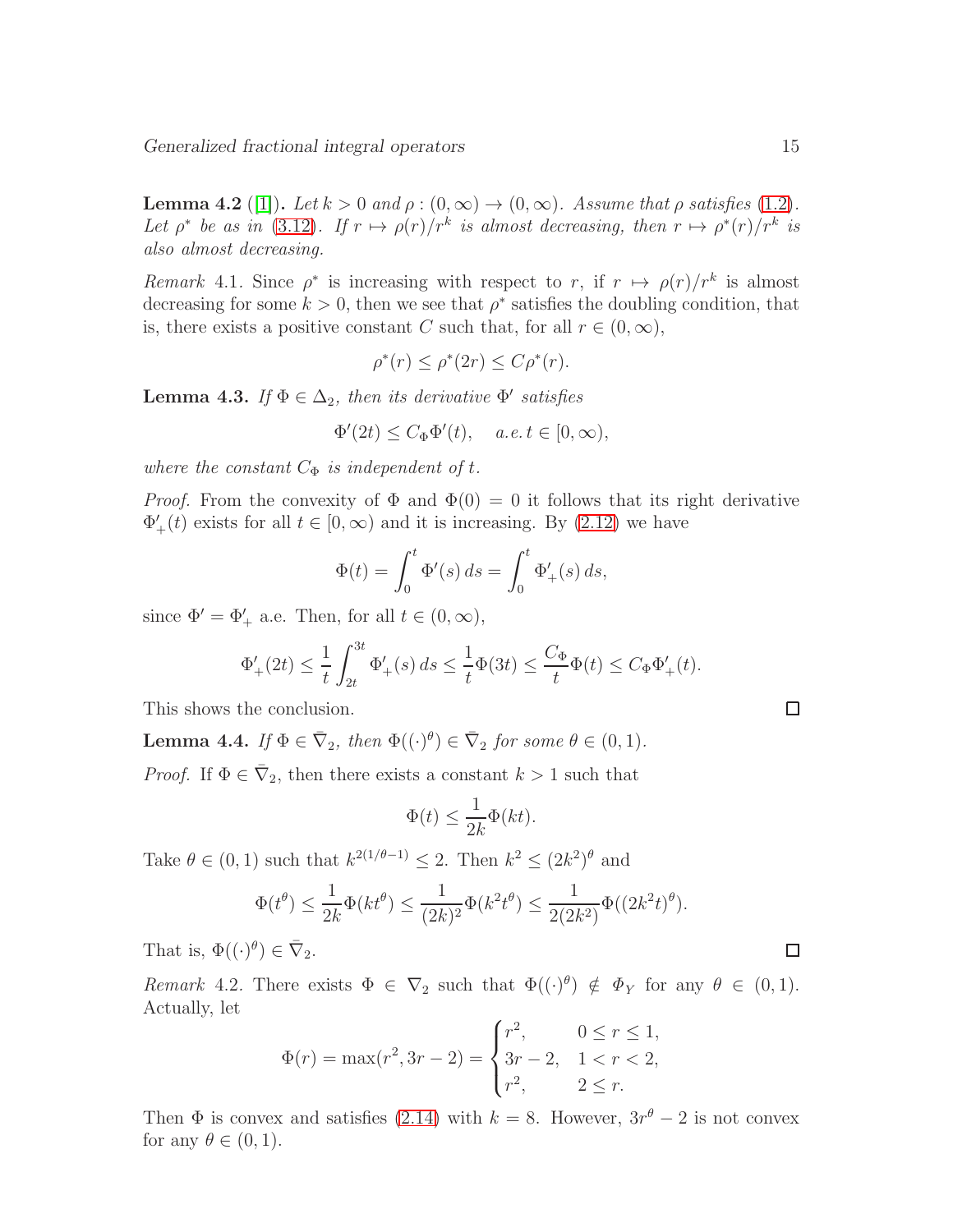#### <span id="page-15-0"></span>5 Proof of Theorem [3.3](#page-9-3)

In this section we prove Theorem [3.3.](#page-9-3)

Proof of Theorem [3.3](#page-9-3) (i). We may assume that  $\Phi, \Psi \in \Phi_Y$  by [\(2.11\)](#page-4-5). Let  $f \in$  $L^{\Phi}(\mathbb{R}^n)$ . We may also assume that  $||f||_{L^{\Phi}} = 1$  and  $Mf(x) > 0$  for all  $x \in \mathbb{R}^n$ . For any  $x \in \mathbb{R}^n$  and any ball  $B = B(z, r) \ni x$ , if

$$
\Phi\left(\frac{Mf(x)}{C_0}\right) \ge \frac{1}{r^n},
$$

then, by [\(4.2\)](#page-13-2),  $||f||_{L<sup>\Phi</sup>} = 1$ , [\(4.3\)](#page-13-3), the doubling condition of  $\Phi^{-1}$  and [\(3.7\)](#page-10-0), we have

$$
\rho(r)\int_B|f| \le 2\frac{\rho(r)}{|B|}\|\chi_B\|_{L^{\widetilde{\Phi}}} \le 2\frac{\rho(r)}{|B|}|B|\Phi^{-1}\left(\frac{1}{|B|}\right)
$$
  

$$
\lesssim \rho(r)\Phi^{-1}\left(\frac{1}{r^n}\right) \le A\Psi^{-1}\left(\frac{1}{r^n}\right) \le A\Psi^{-1}\left(\Phi\left(\frac{Mf(x)}{C_0}\right)\right).
$$

Conversely, if

$$
\Phi\left(\frac{Mf(x)}{C_0}\right) \le \frac{1}{r^n},
$$

then, choosing  $t_0 \geq r$  such that

$$
\Phi\left(\frac{Mf(x)}{C_0}\right) = \frac{1}{t_0^n},
$$

and using  $(3.7)$  and  $(2.7)$ , we have

$$
\rho(r) \le \sup_{0 < t \le t_0} \rho(t) \le A \frac{\Psi^{-1}\left(\Phi\left(\frac{Mf(x)}{C_0}\right)\right)}{\Phi^{-1}\left(\Phi\left(\frac{Mf(x)}{C_0}\right)\right)} \le A \frac{\Psi^{-1}\left(\Phi\left(\frac{Mf(x)}{C_0}\right)\right)}{\frac{Mf(x)}{C_0}},
$$

which implies

$$
\rho(r)\int_B|f|\leq AC_0\frac{\Psi^{-1}\left(\Phi\left(\frac{Mf(x)}{C_0}\right)\right)}{Mf(x)}\int_B|f|\leq AC_0\Psi^{-1}\left(\Phi\left(\frac{Mf(x)}{C_0}\right)\right).
$$

Hence, we have

$$
M_{\rho}f(x) \leq C_1 \Psi^{-1} \left( \Phi \left( \frac{Mf(x)}{C_0} \right) \right),
$$

which shows  $(3.8)$  by  $(2.7)$ .

To prove Theorem [3.3](#page-9-3) (ii) we need the following lemma.

 $\Box$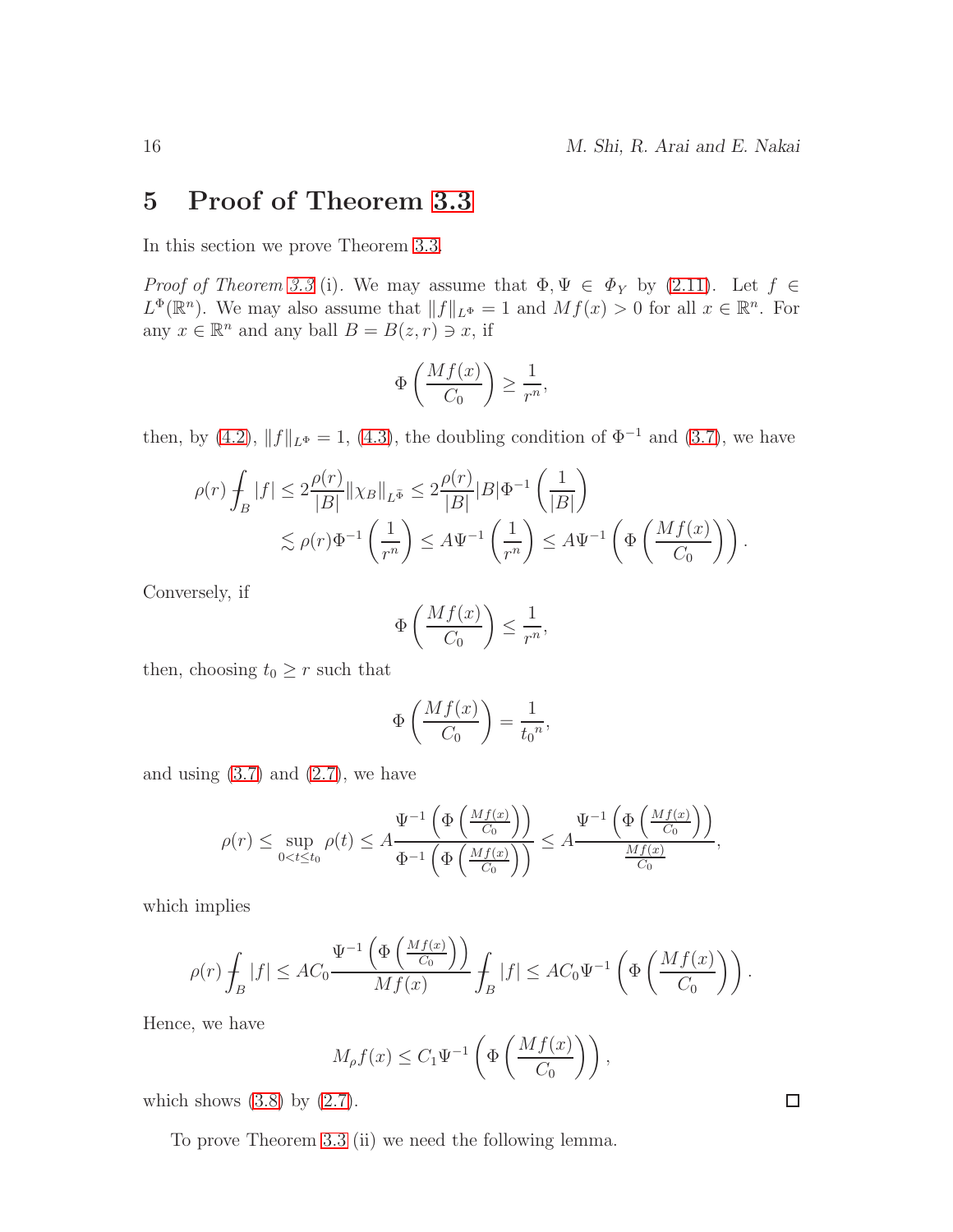Generalized fractional integral operators 17

<span id="page-16-2"></span>**Lemma 5.1.** Let  $\rho : (0, \infty) \to (0, \infty)$ . Then, for all  $x \in \mathbb{R}^n$  and  $r \in (0, \infty)$ ,

(5.1) 
$$
\left(\sup_{0
$$

*Proof.* Let  $x \in B(0,r)$ . If  $t \leq r$ , then we can choose a ball  $B(z,t)$  such that  $x \in B(z, t) \subset B(0, r)$ . Hence,

<span id="page-16-1"></span>
$$
\rho(t) = \rho(t) \int_{B(z,t)} \chi_{B(0,r)}(y) \, dy \le (M_{\rho} \chi_{B(0,r)})(x).
$$

Therefore, we have [\(5.1\)](#page-16-1).

*Proof of Theorem [3.3](#page-9-3)* (ii). By Lemma [5.1](#page-16-2) and the boundedness of  $M_\rho$  from  $L^\Phi(\mathbb{R}^n)$ to  $wL^{\Psi}(\mathbb{R}^n)$  we have

$$
\left(\sup_{0
$$

Then, by Lemma [4.1](#page-13-4) and the doubling condition of  $\Phi^{-1}$  and  $\Psi^{-1}$  we have the conclusion.  $\Box$ 

#### <span id="page-16-0"></span>6 Sharp maximal operators

In this section, to prove Theorem [3.4,](#page-11-6) we prove two propositions involving the sharp maximal operator  $M^{\sharp}$  defined by [\(1.6\)](#page-2-0).

First we state the John-Nirenberg type theorem for the Campanato space, which is known by [\[25,](#page-25-13) Theorem 3.1] for spaces of homogeneous type. See also [\[1\]](#page-24-10) for its proof in the case of  $\mathbb{R}^n$ .

<span id="page-16-4"></span>**Theorem 6.1.** Let  $p \in (1,\infty)$  and  $\psi : (0,\infty) \to (0,\infty)$ . Assume that  $\psi$  is almost increasing. Then  $\mathcal{L}_{p,\psi}(\mathbb{R}^n) = \mathcal{L}_{1,\psi}(\mathbb{R}^n)$  with equivalent norms.

<span id="page-16-3"></span>**Proposition 6.2.** Assume that  $\rho : (0, \infty) \to (0, \infty)$  satisfies [\(1.2\)](#page-1-0). Let  $\rho^*(r)$  be as in [\(3.12\)](#page-11-5). Assume that  $\psi$  is almost increasing, that  $r \mapsto \rho(r)/r^{n-\epsilon}$  is almost decreasing for some  $\epsilon > 0$  and that the condition [\(3.15\)](#page-11-3) holds. Then, for any  $\eta \in (1,\infty)$ , there exists a positive constant C such that, for all  $b \in \mathcal{L}_{1,\psi}(\mathbb{R}^n)$ ,  $f \in C_{\text{comp}}^{\infty}(\mathbb{R}^n)$  and  $x \in \mathbb{R}^n$ ,

$$
(6.1) \quad M^{\sharp}([b, I_{\rho}]f)(x) \leq C \|b\|_{\mathcal{L}_{1,\psi}} \bigg( \big(M_{\psi^{\eta}}(|I_{\rho}f|^{\eta})(x)\big)^{1/\eta} + \big(M_{(\rho^*\psi)^{\eta}}(|f|^{\eta})(x)\big)^{1/\eta} \bigg).
$$

To prove the proposition we need the following known lemma, for its proof, see Lemma 4.7 and Remark 4.1 in [\[1\]](#page-24-10) for example.

 $\Box$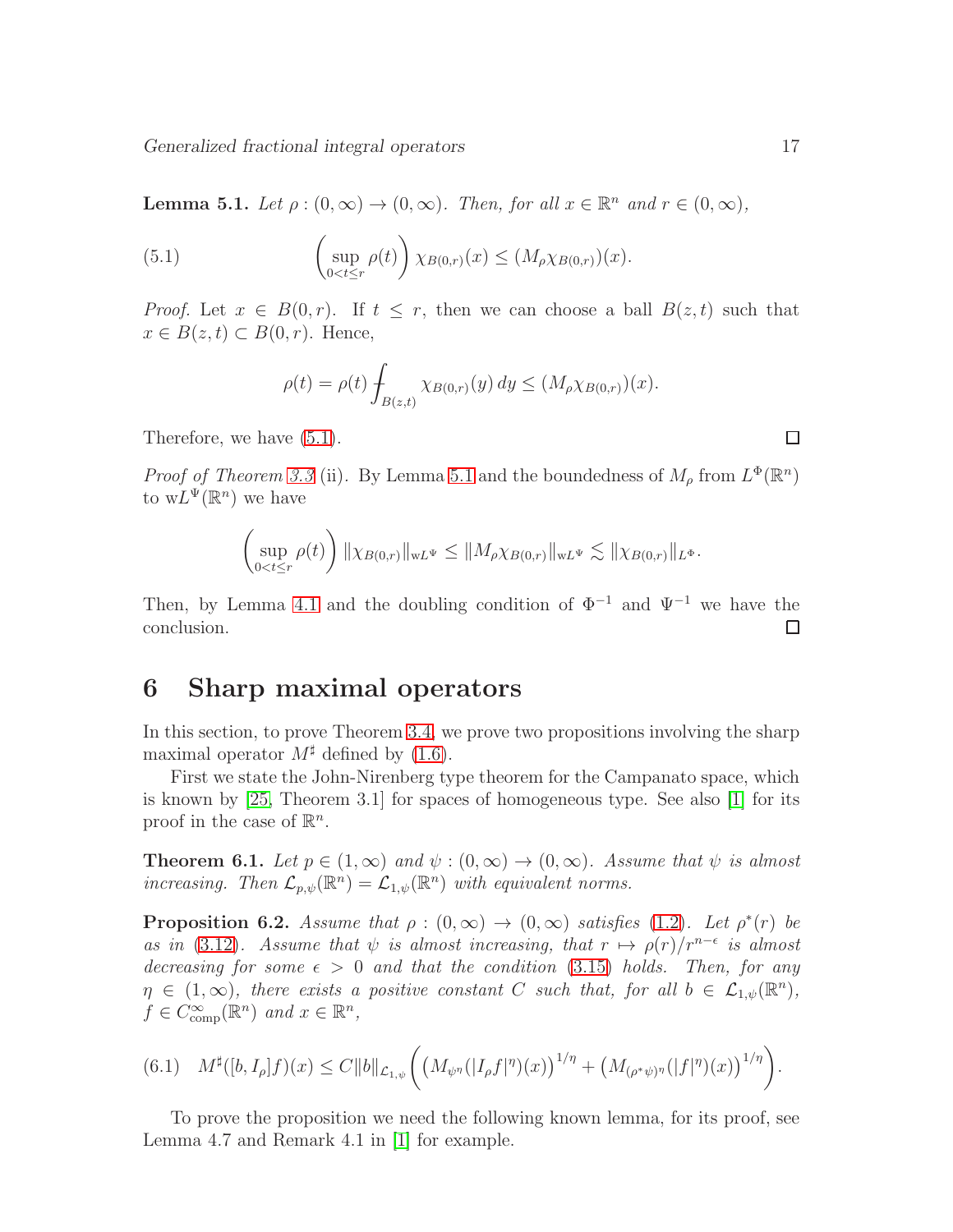<span id="page-17-0"></span>**Lemma 6.3.** Let  $p \in [1,\infty)$ . Assume that  $\psi$  is almost increasing. Then there exists a positive constant C such that, for all  $f \in \mathcal{L}_{1,\psi}$ ,  $x \in \mathbb{R}^n$  and  $r, s \in (0,\infty)$ ,

$$
\left(\int_{B(x,s)} |f(y) - f_{B(x,r)}|^p dy\right)^{1/p} \le C\left(1 + \log_2 \frac{s}{r}\right) \psi(s) \|f\|_{\mathcal{L}_{1,\psi}}, \quad \text{if } r \le s.
$$

*Proof of Proposition [6.2.](#page-16-3)* For any ball  $B = B(x, t)$ , let  $f = f_1 + f_2$  with  $f_1 = f \chi_{2B}$ , and let

$$
F_1(y) = (b(y) - b_{2B})I_{\rho}f(y),
$$
  
\n
$$
F_2(y) = I_{\rho}((b - b_{2B})f_1)(y),
$$
  
\n
$$
F_3(y) = I_{\rho}((b - b_{2B})f_2)(y) - C_B,
$$

for  $y \in B$ , where  $C_B = I_\rho((b - b_{2B})f_2)(x)$  and

$$
I_{\rho}((b - b_{2B})f_2)(y) = \int_{\mathbb{R}^n} \frac{\rho(|y - z|)}{|y - z|^n} (b(z) - b_{2B}) f_2(z) dz, \quad y \in B.
$$

Then we have

$$
[b, I_{\rho}]f + C_B = [b - b_{2B}, I_{\rho}]f + C_B = F_1 - F_2 - F_3.
$$

We show that

<span id="page-17-1"></span>(6.2) 
$$
\int_{B} |F_i(y)| dy \leq C \|b\|_{\mathcal{L}_{1,\psi}} \left( \left(M_{\psi^{\eta}}(|I_{\rho}f|^{\eta})(x)\right)^{1/\eta} + \left(M_{(\rho^*\psi)^{\eta}}(|f|^{\eta})(x)\right)^{1/\eta} \right), \quad i = 1, 2, 3.
$$

Then we have the conclusion.

Now, by Hölder's inequality with  $1/\eta + 1/\eta' = 1$  and Theorem [6.1](#page-16-4) we have

$$
\int_{B} |F_1(y)| dy \le \left(\int_{B} |b(y) - b_{2B}|^{\eta'} dy\right)^{1/\eta'} \left(\int_{B} |I_{\rho}f(y)|^{\eta} dy\right)^{1/\eta}
$$
\n
$$
= \frac{1}{\psi(t)} \left(\int_{B} |b(y) - b_{2B}|^{\eta'} dy\right)^{1/\eta'} \left(\psi(t)^{\eta} \int_{B} |I_{\rho}f(y)|^{\eta} dy\right)^{1/\eta}
$$
\n
$$
\lesssim \|b\|_{\mathcal{L}_{1,\psi}} \left(M_{\psi^{\eta}}(|I_{\rho}f|^{\eta})(x)\right)^{1/\eta}.
$$

Choose  $v \in (1, \eta)$  such that  $n/v - \epsilon/2 \geq n - \epsilon$ . Then by the almost decreasingness of  $r \mapsto \rho(r)/r^{n-\epsilon}$  we have the almost decreasingness of  $r \mapsto \rho(r)/r^{n/v-\epsilon/2}$ . Hence, from Corollary [3.2](#page-9-4) it follows that there exists an N-function  $\Psi$  such that  $I_{\rho}$  is bounded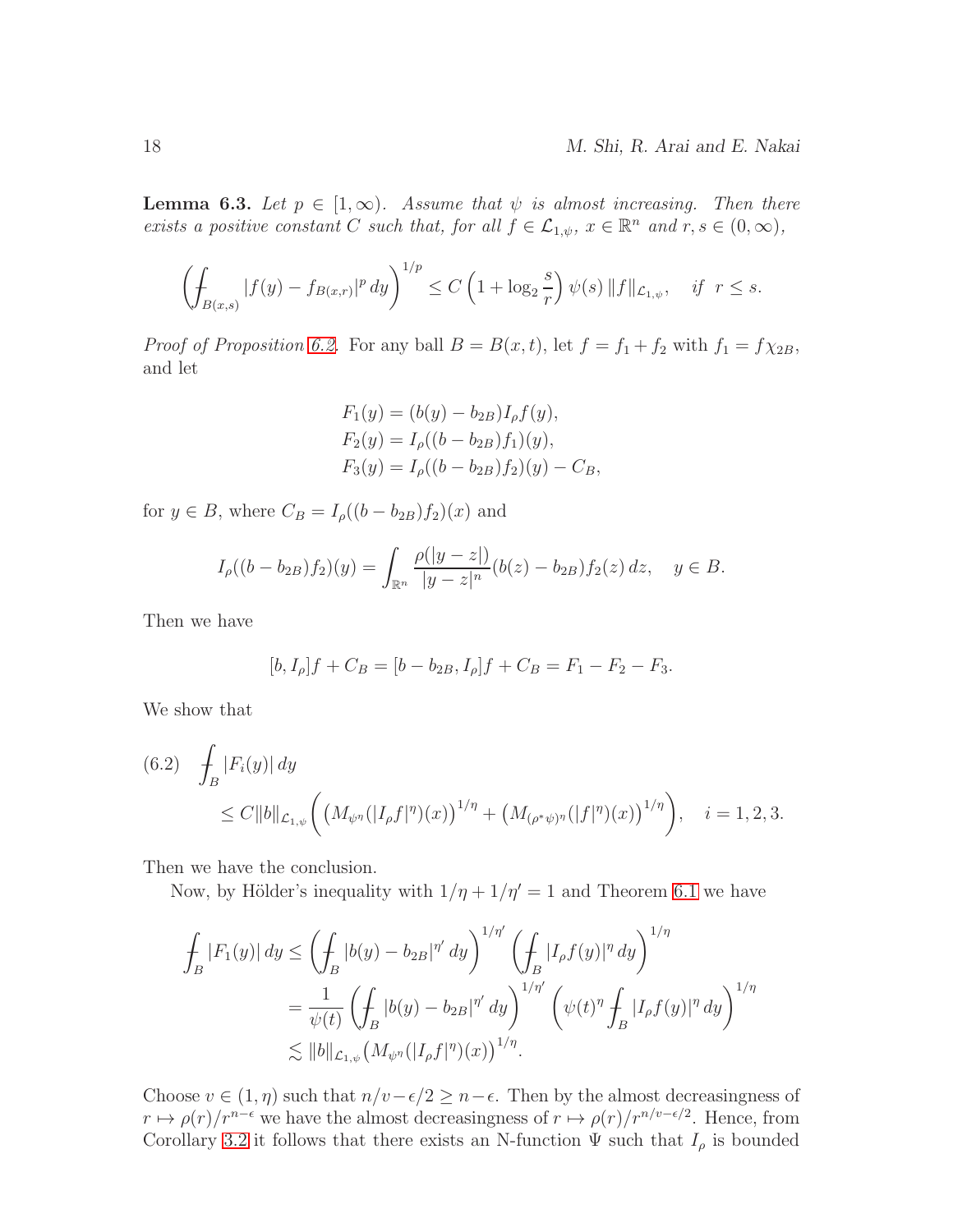from  $L^v(\mathbb{R}^n)$  to  $L^{\Psi}(\mathbb{R}^n)$ . Let  $\widetilde{\Psi}$  be the complementary function of  $\Psi$ . Then by the generalized Hölder's inequality  $(4.2)$ ,  $(4.3)$ ,  $(3.5)$  and the boundedness of  $I_{\rho}$  we have

$$
\int_{B} |F_2(y)| dy \leq \frac{2}{|B|} ||\chi_B||_{L^{\tilde{\Psi}}(\mathbb{R}^n)} ||F_2||_{L^{\Psi}(\mathbb{R}^n)}
$$
  
\n
$$
\lesssim \Psi^{-1}(1/|B|) ||(b - b_{2B})f_1||_{L^v(\mathbb{R}^n)}
$$
  
\n
$$
\lesssim \frac{\rho^*(t)}{|B|^{1/v}} ||(b - b_{2B})f||_{L^v(2B)}.
$$

Let  $1/v = 1/u + 1/\eta$ . Then by Hölder's inequality and Theorem [6.1](#page-16-4) we have

$$
\begin{split} &\int_{B} |F_2(y)| \, dy \\ &\lesssim \rho^*(t) \left( \int_{2B} |b(y) - b_{2B}|^u \, dy \right)^{1/u} \left( \int_{2B} |f(y)|^{\eta} \, dy \right)^{1/\eta} \\ &\lesssim \frac{1}{\psi(2t)} \left( \int_{2B} |b(y) - b_{2B}|^u \, dy \right)^{1/u} \left( (\rho^*(2t)\psi(2t))^{\eta} \int_{2B} |f(y)|^{\eta} \, dy \right)^{1/\eta} \\ &\lesssim \|b\|_{\mathcal{L}_{1,\psi}} \left( M_{(\rho^*\psi)^{\eta}}(|f|^{\eta})(x) \right)^{1/\eta}. \end{split}
$$

Finally, using the relation

$$
\frac{1}{2} \le \frac{|y-z|}{|x-z|} \le 2 \quad \text{for } y \in B \text{ and } z \notin 2B
$$

and  $(3.15)$ , we have

$$
|F_3(y)| = |I_{\rho}((b - b_{2B})f_2)(y) - I_{\rho}((b - b_{2B})f_2)(x)|
$$
  
\n
$$
= \left| \int_{\mathbb{R}^n} \left( \frac{\rho(|y - z|)}{|y - z|^n} - \frac{\rho(|x - z|)}{|x - z|^n} \right) (b(z) - b_{2B}) f_2(z) dz \right|
$$
  
\n
$$
\lesssim \int_{\mathbb{R}^n \setminus 2B} \frac{|x - y|\rho^* (|x - z|)}{|x - z|^{n+1}} |b(z) - b_{2B}||f(z)| dz
$$
  
\n
$$
= \sum_{j=0}^\infty \int_{2^{j+2}B\setminus 2^{j+1}B} \frac{|x - y|\rho^* (|x - z|)}{|x - z|^{n+1}} |b(z) - b_{2B}||f(z)| dz.
$$

By the doubling condition of  $\rho^*$  (see Remark [4.1\)](#page-14-0), Hölder's inequality and Lemma [6.3](#page-17-0)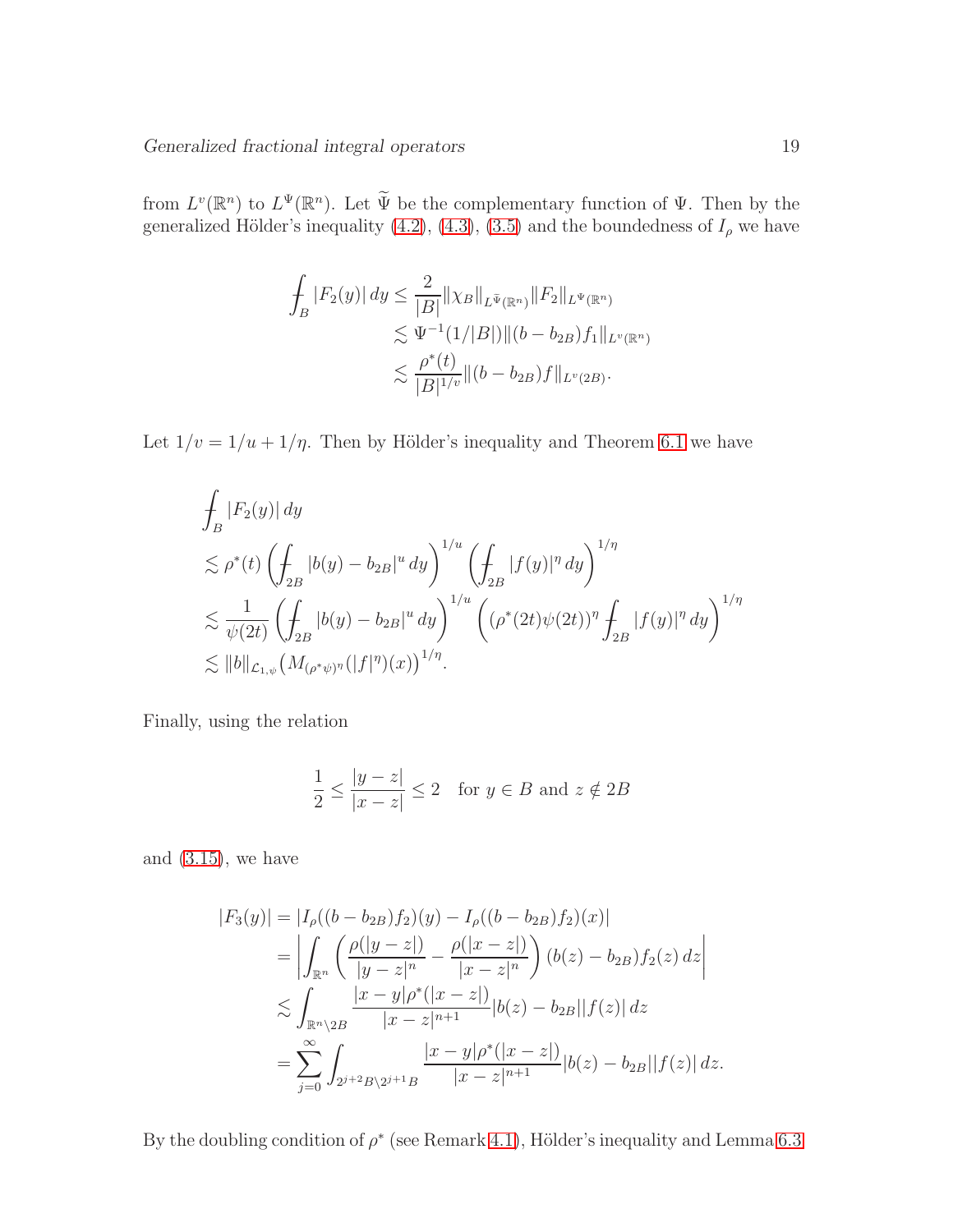$\Box$ 

we have

$$
\int_{2^{j+2}B\backslash 2^{j+1}B} \frac{|x-y|\rho^*(|x-z|)}{|x-z|^{n+1}}|b(z)-b_{2B}||f(z)| dz
$$
\n
$$
\lesssim \frac{t\rho^*(2^{j+2}t)}{(2^{j+2}t)^{n+1}} \int_{2^{j+2}B\backslash 2^{j+1}B} |b(z)-b_{2B}||f(z)| dz
$$
\n
$$
\lesssim \frac{\rho^*(2^{j+2}t)}{2^{j+2}} \left(\int_{2^{j+2}B} |b(z)-b_{2B}|^{n'} dz\right)^{1/n'} \left(\int_{2^{j+2}B} |f(z)|^{\eta} dz\right)^{1/n}
$$
\n
$$
\leq \frac{j+2}{2^{j+2}} \|b\|_{\mathcal{L}_{1,\psi}} \left((\rho^*(2^{j+2}t)\psi(2^{j+2}t))^{\eta} \int_{2^{j+2}B} |f(z)|^{\eta} dz\right)^{1/n}.
$$

Then

$$
|F_3(y)| \lesssim ||b||_{\mathcal{L}_{1,\psi}} \sum_{j=0}^{\infty} \frac{j+2}{2^{j+2}} \left( (\rho^*(2^{j+2}t)\psi(2^{j+2}t))^{\eta} \int_{2^{j+2}B} |f(z)|^{\eta} dz \right)^{1/\eta}
$$
  

$$
\lesssim ||b||_{\mathcal{L}_{1,\psi}} \left( M_{(\rho^*\psi)^{\eta}}(|f|^{\eta})(x) \right)^{1/\eta},
$$

which shows

$$
\int_B |F_3(y)| dy \lesssim ||b||_{\mathcal{L}_{1,\psi}} \big(M_{(\rho^*\psi)^{\eta}}(|f|^{\eta})(x)\big)^{1/\eta}.
$$

Therefore, we have [\(6.2\)](#page-17-1) and the conclusion.

Next we define the dyadic maximal operator  $M^{\text{dy}}$ . We denote by  $\mathcal{Q}^{\text{dy}}$  the set of all dyadic cubes, that is,

$$
\mathcal{Q}^{dy} = \left\{ Q_{j,k} = \prod_{i=1}^n [2^{-j}k_i, 2^{-j}(k_i+1)) : j \in \mathbb{Z}, k = (k_1, \ldots, k_n) \in \mathbb{Z}^n \right\}.
$$

Then we define

<span id="page-19-1"></span>
$$
M^{\mathrm{dy}} f(x) = \sup_{R \in \mathcal{Q}^{\mathrm{dy}}, R \ni x} \int_{R} |f(y)| dy, \quad x \in \mathbb{R}^{n},
$$

where the supremum is taken over all  $R \in \mathcal{Q}^{\text{dy}}$  containing x.

Next we prove the following proposition.

<span id="page-19-0"></span>**Proposition 6.4.** Let  $\Phi \in \Delta_2$ . If  $M^{dy} f \in L^{\Phi}(\mathbb{R}^n)$ , then

(6.3) 
$$
||M^{dy} f||_{L^{\Phi}} \leq C ||M^{\sharp} f||_{L^{\Phi}}.
$$

where C is a positive constant which is dependent only on n and  $\Phi$ .

The following lemma is well known as the good lambda inequality, see [\[7,](#page-24-11) Theorem 3.4.4.] for example.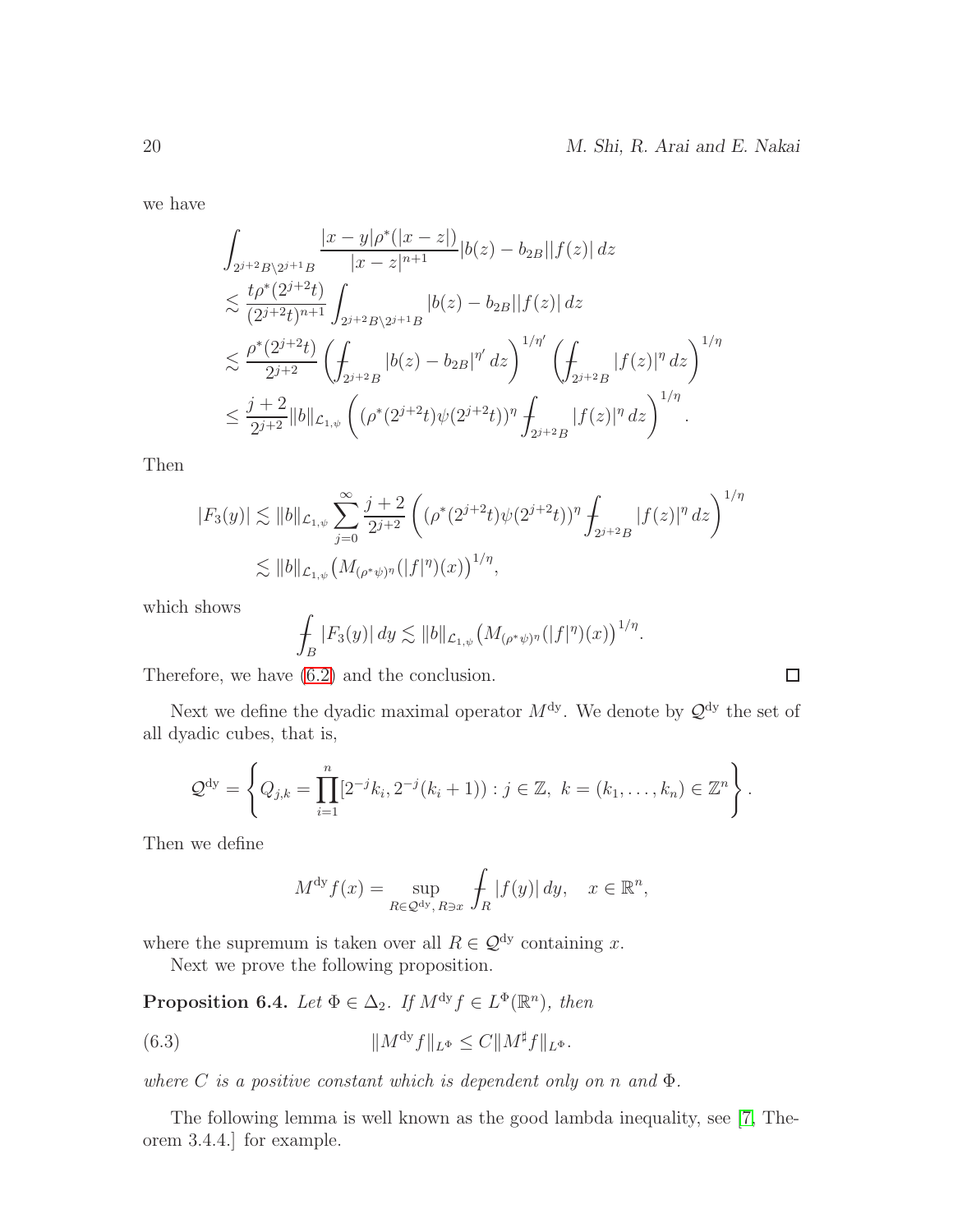**Lemma 6.5.** For all  $\gamma > 0$ , all  $\lambda > 0$ , and all locally integrable functions f on  $\mathbb{R}^n$ , the following estimate holds.

$$
|\{x \in \mathbb{R}^n : M^{\mathrm{dy}} f(x) > 2\lambda, M^{\sharp} f(x) \le \gamma \lambda\}| \le 2^n \gamma |\{x \in \mathbb{R}^n : M^{\mathrm{dy}} f(x) > \lambda\}|.
$$

*Proof of Proposition [6.4.](#page-19-0)* For a positive real number  $N$  we set

$$
I_N = \int_0^N \Phi'(\lambda) |\{x \in \mathbb{R}^n : M^{\mathrm{dy}} f(x) > \lambda\}| d\lambda.
$$

We note that  $I_N \n\t\leq \int_{\mathbb{R}^n} \Phi(M^{\text{dy}} f(x)) dx < \infty$ . By Lemma [4.3](#page-14-1) we have

$$
I_N = 2 \int_0^{N/2} \Phi'(2\lambda) |\{x \in \mathbb{R}^n : M^{\mathrm{dy}} f(x) > 2\lambda\}| d\lambda
$$
  
 
$$
\leq 2C_{\Phi} \int_0^{N/2} \Phi'(\lambda) |\{x \in \mathbb{R}^n : M^{\mathrm{dy}} f(x) > 2\lambda\}| d\lambda.
$$

Then, using the good lambda inequality, we obtain the following sequence of inequalities:

$$
I_N \leq 2C_{\Phi} \int_0^{N/2} \Phi'(\lambda) |\{x \in \mathbb{R}^n : M^{\mathrm{dy}} f(x) > 2\lambda , M^{\sharp} f(x) \leq \gamma \lambda \}| d\lambda
$$
  
+ 2C\_{\Phi} \int\_0^{N/2} \Phi'(\lambda) |\{x \in \mathbb{R}^n : M^{\sharp} f(x) > \gamma \lambda\}| d\lambda  

$$
\leq 2^{n+1} C_{\Phi} \gamma \int_0^{N/2} \Phi'(\lambda) |\{x \in \mathbb{R}^n : M^{\mathrm{dy}} f(x) > \lambda\}| d\lambda
$$
  
+ 2C\_{\Phi} \int\_0^{N/2} \Phi'(\lambda) |\{x \in \mathbb{R}^n : M^{\sharp} f(x) > \gamma \lambda\}| d\lambda  

$$
\leq 2^{n+1} C_{\Phi} \gamma I_N + 2C_{\Phi} \frac{1}{\gamma} \int_0^{N \gamma/2} \Phi'(\lambda/\gamma) |\{x \in \mathbb{R}^n : M^{\sharp} f(x) > \lambda\}| d\lambda.
$$

At this point we let  $2^{n+1}C_{\Phi}\gamma = 1/2$ . Since  $I_N$  is finite, we can substract from both sides of the inequality the quantity  $I_N/2$  to obtain

$$
I_N \le 2^{n+4} C_{\Phi}^2 \int_0^{N/(2^{n+3}C_{\Phi})} \Phi'(2^{n+2}C_{\Phi}\lambda) |\{x \in \mathbb{R}^n : M^{\sharp}f(x) > \lambda\}| d\lambda
$$
  

$$
\le C_{n,\Phi} \int_0^{\infty} \Phi'(\lambda) |\{x \in \mathbb{R}^n : M^{\sharp}f(x) > \lambda\}| d\lambda,
$$

where  $C_{n,\Phi}$  is a constant dependent only on n and  $\Phi$ , from which we obtain

$$
\int_{\mathbb{R}^n} \Phi(M^{\mathrm{dy}} f(x)) dx \leq C_{n,\Phi} \int_{\mathbb{R}^n} \Phi(M^{\sharp} f(x)) dx.
$$

This shows [\(6.3\)](#page-19-1).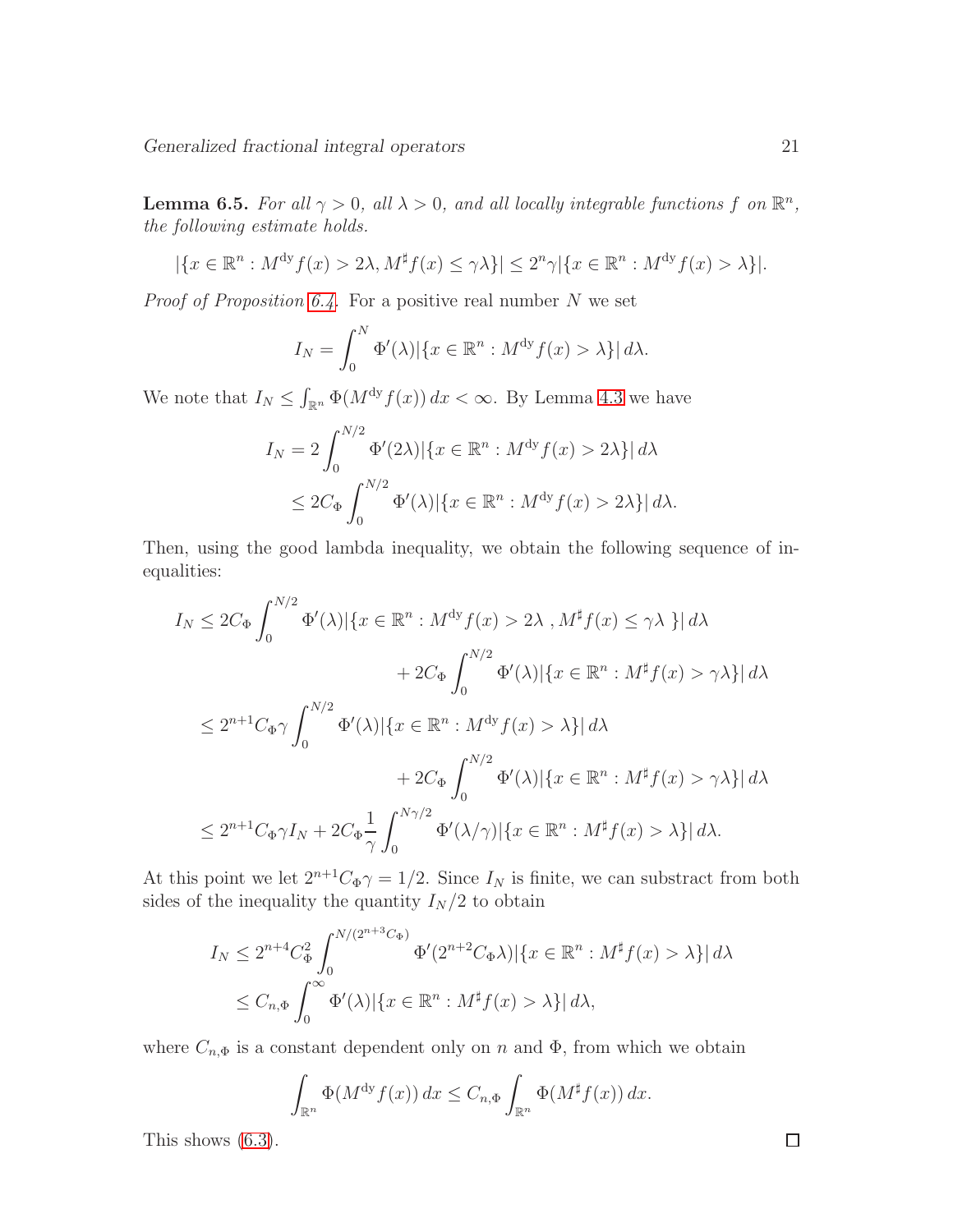#### <span id="page-21-0"></span>7 Proof of Theorem [3.4](#page-11-6)

We first note that, for  $\theta \in (0,\infty)$ ,

<span id="page-21-2"></span>(7.1) 
$$
\| |g|^{\theta} \|_{L^{\Phi}} = ( \| g \|_{L^{\Phi((\cdot)^{\theta})}} )^{\theta}.
$$

<span id="page-21-1"></span>**Lemma 7.1.** Under the assumption in Theorem [3.4](#page-11-6) (i), if  $f \in L^{\infty}_{comp}(\mathbb{R}^n)$ , then  $I_{\rho}f \in L^{\Psi}(\mathbb{R}^n).$ 

*Proof.* If  $f \in L^{\infty}_{comp}(\mathbb{R}^n)$ , then  $f \in L^{\Phi}(\mathbb{R}^n)$ , since  $L^{\infty}_{comp}(\mathbb{R}^n) \subset L^{\Phi}(\mathbb{R}^n)$ . By [\(3.13\)](#page-11-1) and Theorem [3.1](#page-7-1)  $I_\rho$  is bounded from  $L^\Phi(\mathbb{R}^n)$  to  $L^\Theta(\mathbb{R}^n)$ . Then  $I_\rho f$  is in  $L^\Theta(\mathbb{R}^n)$ . On the other hand, since  $r \mapsto \rho(r)/r^{n-\epsilon}$  is almost decreasing, if the support of f is in  $B(0, R)$ , then

$$
|I_{\rho}f(x)| \leq ||f||_{L^{\infty}} \int_{B(0,R)} \frac{\rho(|x-y|)}{|x-y|^{n-\epsilon}} dy \lesssim ||f||_{L^{\infty}} \int_0^R \frac{\rho(t)}{t^{1-\epsilon}} dt < \infty.
$$

Then  $I_{\rho}f$  is in  $L^{\Theta}(\mathbb{R}^n) \cap L^{\infty}(\mathbb{R}^n)$ .

Next, by [\(3.14\)](#page-11-2) and the almost increasingness of  $\psi$  we have

$$
\Theta^{-1}(1/r^n) \lesssim \frac{\Psi^{-1}(1/r^n)}{\psi(r)} \lesssim \frac{\Psi^{-1}(1/r^n)}{\psi(1)} \text{ for } r \ge 1,
$$

and then

$$
\Theta^{-1}(u) \lesssim \Psi^{-1}(u) \quad \text{for} \quad u \le 1.
$$

Hence, we conclude that

$$
\Psi(t) \le \begin{cases} \Theta(Ct), & t \le 1, \\ \infty, & t > 1, \end{cases}
$$

which shows that  $L^{\Theta}(\mathbb{R}^n) \cap L^{\infty}(\mathbb{R}^n) \subset L^{\Psi}(\mathbb{R}^n)$ .

*Proof of Theorem [3.4](#page-11-6)* (i). We may assume that  $\Phi, \Psi \in \Delta_2 \cap \nabla_2$  and  $\Theta \in \nabla_2$ . We may also assume that b is real valued, since the commutator  $[b, I_{\rho}]f$  is linear with respect to b and  $\|\Re(b)\|_{\mathcal{L}_{1,\psi}}, \|\Im(b)\|_{\mathcal{L}_{1,\psi}} \leq \|b\|_{\mathcal{L}_{1,\psi}}$ . Let

$$
b_k(x) = \begin{cases} k, & \text{if } b(x) > k, \\ b(x), & \text{if } -k \le b(x) \le k, \\ -k, & \text{if } b(x) < -k. \end{cases}
$$

Then  $b_k \in L^{\infty}(\mathbb{R}^n)$  and  $||b_k||_{\mathcal{L}_{1,\psi}} \leq (9/4)||b||_{\mathcal{L}_{1,\psi}}$ . For  $f \in C_{\text{comp}}^{\infty}(\mathbb{R}^n)$ ,  $b_k f$  lies in  $L^{\infty}_{comp}(\mathbb{R}^n)$ , thus  $I_{\rho}(b_k f)$  lies in  $L^{\Psi}(\mathbb{R}^n)$  by Lemma [7.1.](#page-21-1) Likewise,  $b_k I_{\rho} f$  also lies in  $L^{\Psi}(\mathbb{R}^n)$ . Since  $\Psi \in \nabla_2$ ,  $M^{dy}[b, I_{\rho}]f$  is also in  $L^{\Psi}(\mathbb{R}^n)$ . From this fact and Propositions [6.2](#page-16-3) and [6.4](#page-19-0) it follows that

$$
\| [b_k, I_{\rho}] f \|_{L^{\Psi}} \leq \| M^{\mathrm{dy}}([b_k, I_{\rho}] f) \|_{L^{\Psi}} \lesssim \| M^{\sharp}([b_k, I_{\rho}] f) \|_{L^{\Psi}}
$$
  

$$
\lesssim \| b \|_{\mathcal{L}_{1,\psi}} \bigg( \| \big( M_{\psi^{\eta}}([I_{\rho} f]^{\eta}) \big)^{1/\eta} \big\|_{L^{\Psi}} + \| \big( M_{(\rho^* \psi)^{\eta}}([f]^{\eta}) \big)^{1/\eta} \big\|_{L^{\Psi}} \bigg),
$$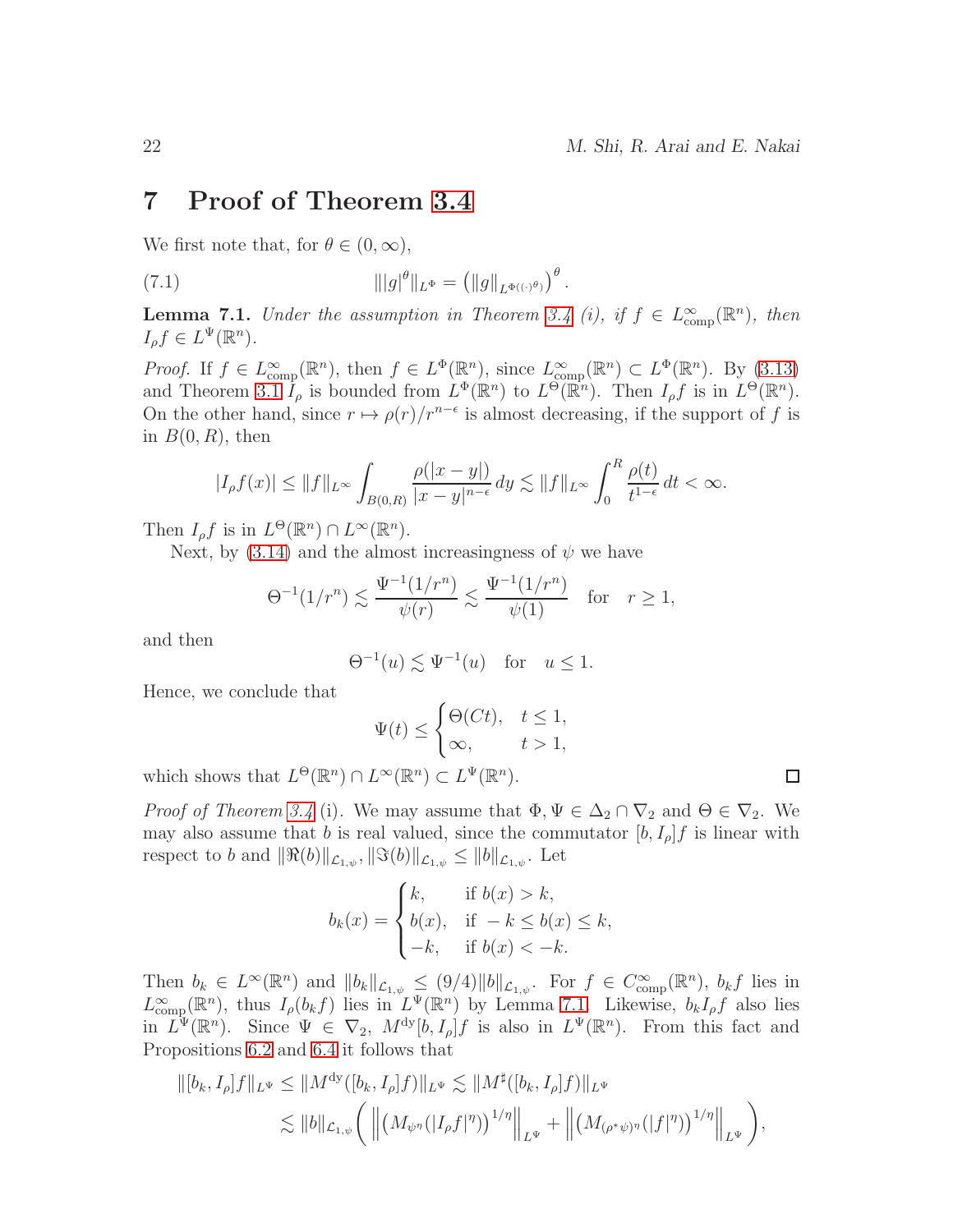here, we can choose  $\eta \in (1,\infty)$  such that  $\Phi((\cdot)^{1/\eta})$ ,  $\Psi((\cdot)^{1/\eta})$  and  $\Theta((\cdot)^{1/\eta})$  are in  $\bar{\nabla}_2$  by Lemma [4.4.](#page-14-2) We show that

$$
\left\| \left(M_{\psi^{\eta}}(|I_{\rho}f|^{\eta})\right)^{1/\eta} \right\|_{L^{\Psi}} + \left\| \left(M_{(\rho^*\psi)^{\eta}}(|f|^{\eta})\right)^{1/\eta} \right\|_{L^{\Psi}} \lesssim \|f\|_{L^{\Phi}},
$$

where we note that  $\psi^{\eta}$  and  $(\rho^*\psi)^{\eta}$  are almost increasing.

By Theorems [3.1](#page-7-1) and [3.3](#page-9-3) we see that  $I_\rho$  is bounded from  $L^\Phi(\mathbb{R}^n)$  to  $L^\Theta(\mathbb{R}^n)$ and  $M_{\psi^{\eta}}$  is bounded from  $L^{\Theta((\cdot)^{1/\eta})}(\mathbb{R}^n)$  to  $L^{\Psi((\cdot)^{1/\eta})}(\mathbb{R}^n)$ , respectively. Then, using  $(7.1)$ , we have

$$
\left\| \left( M_{\psi^{\eta}}(|I_{\rho}f|^{\eta}) \right)^{1/\eta} \right\|_{L^{\Psi}} = \left( \| M_{\psi^{\eta}}(|I_{\rho}f|^{\eta}) \|_{L^{\Psi((\cdot)^{1/\eta})}} \right)^{1/\eta}
$$
  

$$
\lesssim \left( \| |I_{\rho}f|^{\eta} \|_{L^{\Theta((\cdot)^{1/\eta})}} \right)^{1/\eta} = \| I_{\rho}f \|_{L^{\Theta}} \lesssim \| f \|_{L^{\Phi}}.
$$

From  $(3.13)$  and  $(3.14)$  it follows that

$$
(\rho^*(r)\psi(r))^{\eta} (\Phi^{-1}(1/r^n))^{\eta} \leq A^{2\eta} (\Psi^{-1}(1/r^n))^{\eta}
$$

.

By using Theorem [3.3,](#page-9-3) we have the boundedness of  $M_{(\rho^*\psi)^\eta}$  from  $L^{\Phi((\cdot)^{1/\eta})}$  to  $L^{\Psi((\cdot)^{1/\eta})}$ . That is,

$$
\left\| \left( M_{(\rho^*\psi)^\eta}(|f|^\eta) \right)^{1/\eta} \right\|_{L^\Psi} = \left( \left\| M_{(\rho^*\psi)^\eta}(|f|^\eta) \right\|_{L^{\Psi((\cdot)^{1/\eta})}} \right)^{1/\eta}
$$
  

$$
\lesssim \left( \left\| |f|^\eta \right\|_{L^{\Phi((\cdot)^{1/\eta})}} \right)^{1/\eta} = \left\| f \right\|_{L^\Phi}.
$$

Therefore, we obtain

$$
\|[b_k, I_{\rho}]f\|_{L^{\Psi}} \lesssim \|b\|_{\mathcal{L}_{1,\psi}} \|f\|_{L^{\Phi}} \quad \text{for all } f \in C_{\text{comp}}^{\infty}(\mathbb{R}^n).
$$

By the standard argument (see [\[7,](#page-24-11) p. 240] for example) we deduce that, for some subsequence of integers  $k_j$ ,  $[b_{k_j}, I_\rho]f \to [b, I_\rho]f$  a.e. Letting  $j \to \infty$  and using Fatou's lemma, we have

$$
\|[b, I_{\rho}]f\|_{L^{\Psi}} \lesssim \|b\|_{\mathcal{L}_{1,\psi}}\|f\|_{L^{\Phi}} \quad \text{for all } f \in C_{\text{comp}}^{\infty}(\mathbb{R}^n).
$$

Since  $C_{\text{comp}}^{\infty}(\mathbb{R}^n)$  is dense in  $L^{\Phi}(\mathbb{R}^n)$  (see Remark 2.1 (ii)), it follows that the commutator admits a bounded extension on  $L^{\Phi}(\mathbb{R}^n)$  that satisfies [\(3.16\)](#page-12-0).  $\Box$ 

*Proof of Theorem [3.4](#page-11-6)* (ii). We use the method by Janson [\[10\]](#page-24-12). Since  $|z|^{n-\alpha}$  is infinitely differentiable in an open set, we may choose  $z_0 \neq 0$  and  $\delta > 0$  such that  $|z|^{n-\alpha}$  can be expressed in the neighborhood  $|z - z_0| < 2\delta$  as an absolutely convergent Fourier series,  $|z|^{n-\alpha} = \sum a_j e^{iv_j z}$ . (The exact form of the vectors  $v_j$  is irrelevant.)

Set  $z_1 = z_0/\delta$ . If  $|z - z_1| < 2$ , we have the expansion

$$
|z|^{n-\alpha} = \delta^{-n+\alpha} |\delta z|^{n-\alpha} = \delta^{-n+\alpha} \sum a_j e^{iv_j \cdot \delta z}.
$$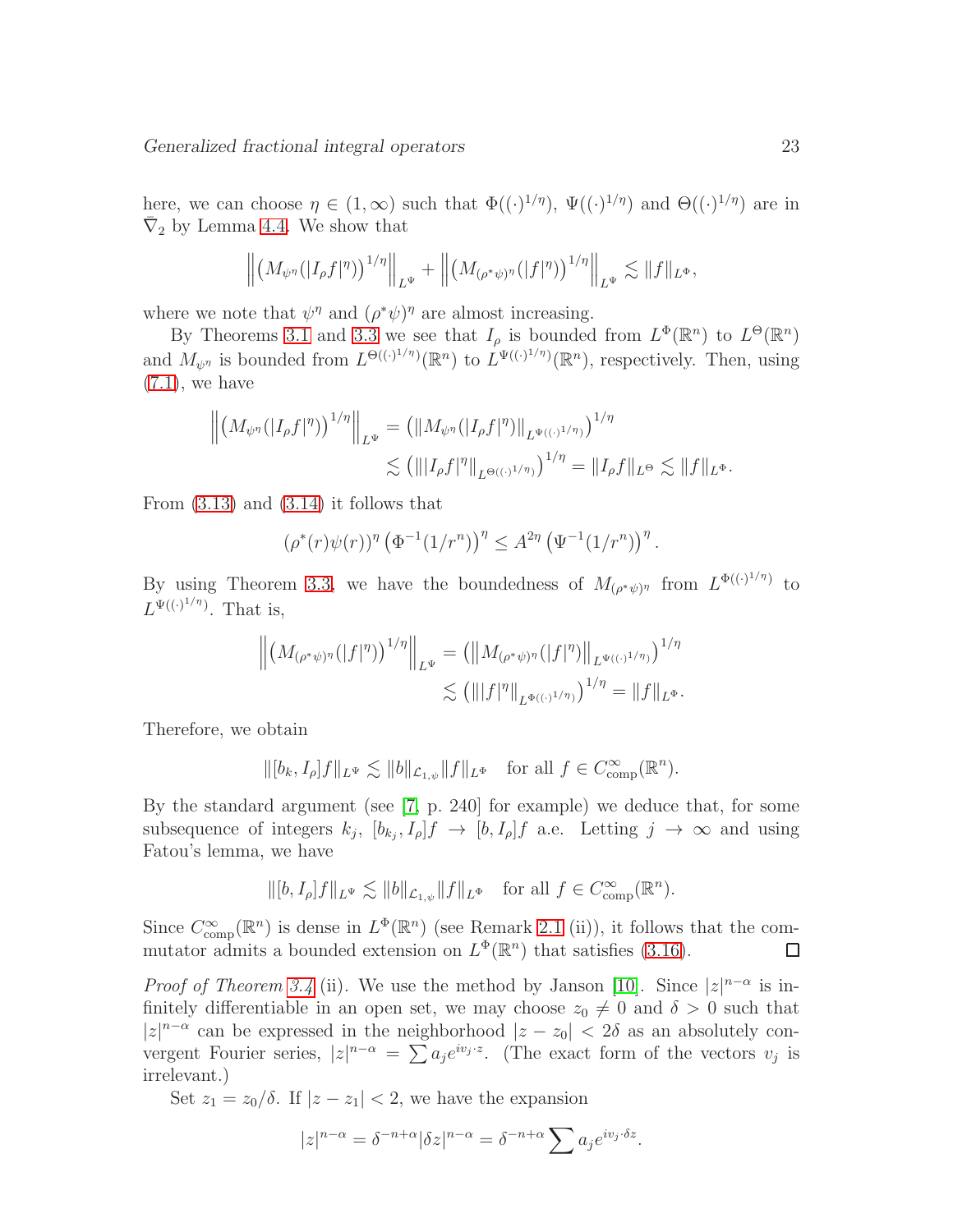Choose now any ball  $B = B(x_0, r)$ . Set  $y_0 = x_0 - rz_1$  and  $B' = B(y_0, r)$ . Then, if  $x \in B$  and  $y \in B'$ ,

$$
\left|\frac{x-y}{r} - z_1\right| \le \left|\frac{x-x_0}{r}\right| + \left|\frac{y-y_0}{r}\right| < 2.
$$

Denote sgn $(f(x) - f_{B'})$  by  $s(x)$ . Then

$$
\int_{B} |b(x) - b_{B'}| dx = \int_{B} (b(x) - b_{B'})s(x) dx = \frac{1}{|B'|} \int_{B} \int_{B'} (b(x) - b(y))s(x) dy dx
$$
  
\n
$$
= \frac{1}{|B'|} \int_{\mathbb{R}^n} \int_{\mathbb{R}^n} (b(x) - b(y)) \frac{r^{n-\alpha} \left| \frac{x-y}{r} \right|^{n-\alpha}}{|x - y|^{n-\alpha}} s(x) \chi_{B}(x) \chi_{B'}(y) dy dx
$$
  
\n
$$
= \frac{r^{n-\alpha} \delta^{-n+\alpha}}{|B'|} \int_{\mathbb{R}^n} \int_{\mathbb{R}^n} \frac{b(x) - b(y)}{|x - y|^{n-\alpha}} \sum a_j e^{iv_j \cdot \delta \frac{x-y}{r}} s(x) \chi_{B}(x) \chi_{B'}(y) dy dx.
$$

Here, we set  $C = \delta^{-n+\alpha} |B(0,1)|^{-1}$  and

$$
g_j(y) = e^{-iv_j \cdot \delta \frac{y}{r}} \chi_{B'}(y), \quad h_j(x) = e^{iv_j \cdot \delta \frac{x}{r}} s(x) \chi_B(x).
$$

Then

$$
\int_{B} |b(x) - b_{B'}| dx = Cr^{-\alpha} \sum a_j \int_{\mathbb{R}^n} \int_{\mathbb{R}^n} \frac{b(x) - b(y)}{|x - y|^{n - \alpha}} g_j(y) h_j(x) dy dx
$$
  
\n
$$
= Cr^{-\alpha} \sum a_j \int_{\mathbb{R}^n} ([b, I_\alpha] g_j)(x) h_j(x) dx
$$
  
\n
$$
\leq Cr^{-\alpha} \sum |a_j| \int_{\mathbb{R}^n} |([b, I_\alpha] g_j)(x)| |h_j(x)| dx
$$
  
\n
$$
= Cr^{-\alpha} \sum |a_j| \int_{B} |([b, I_\alpha] g_j)(x)| dx
$$
  
\n
$$
\leq 2Cr^{-\alpha} \sum |a_j| ||\chi_B||_{L^{\tilde{\Psi}}} ||[b, I_\alpha] g_j ||_{L^{\Psi}}
$$
  
\n
$$
\leq 2Cr^{-\alpha} ||[b, I_\alpha] ||_{L^{\Phi} \to L^{\Psi}} |B| \Psi^{-1} (|B|^{-1}) \sum |a_j| ||g_j||_{L^{\Phi}}.
$$

Since  $||g_j||_{L^{\Phi}} = ||\chi_{B'}||_{L^{\Phi}} = 1/\Phi^{-1}(|B'|^{-1}) \sim 1/\Phi^{-1}(r^{-n}),$  we have

$$
\frac{1}{\psi(B)}\int_B|b(x)-b_{B'}|\,dx\lesssim \|[b,I_\alpha]\|_{L^\Phi\to L^\Psi}\frac{\Psi^{-1}(r^{-n})}{r^\alpha\psi(B)\Phi^{-1}(r^{-n})}\lesssim \|[b,I_\alpha]\|_{L^\Phi\to L^\Psi}.
$$

That is,  $||b||_{\mathcal{L}^{(1,\psi)}} \lesssim ||[b, I_{\alpha}]||_{L^{\Phi}\to L^{\Psi}}$  and we have the conclusion.

 $\Box$ 

#### Acknowledgement

The authors would like to thank the referee for her/his careful reading and useful comments. This research was supported by Grant-in-Aid for Scientific Research (B), No. 15H03621, Japan Society for the Promotion of Science.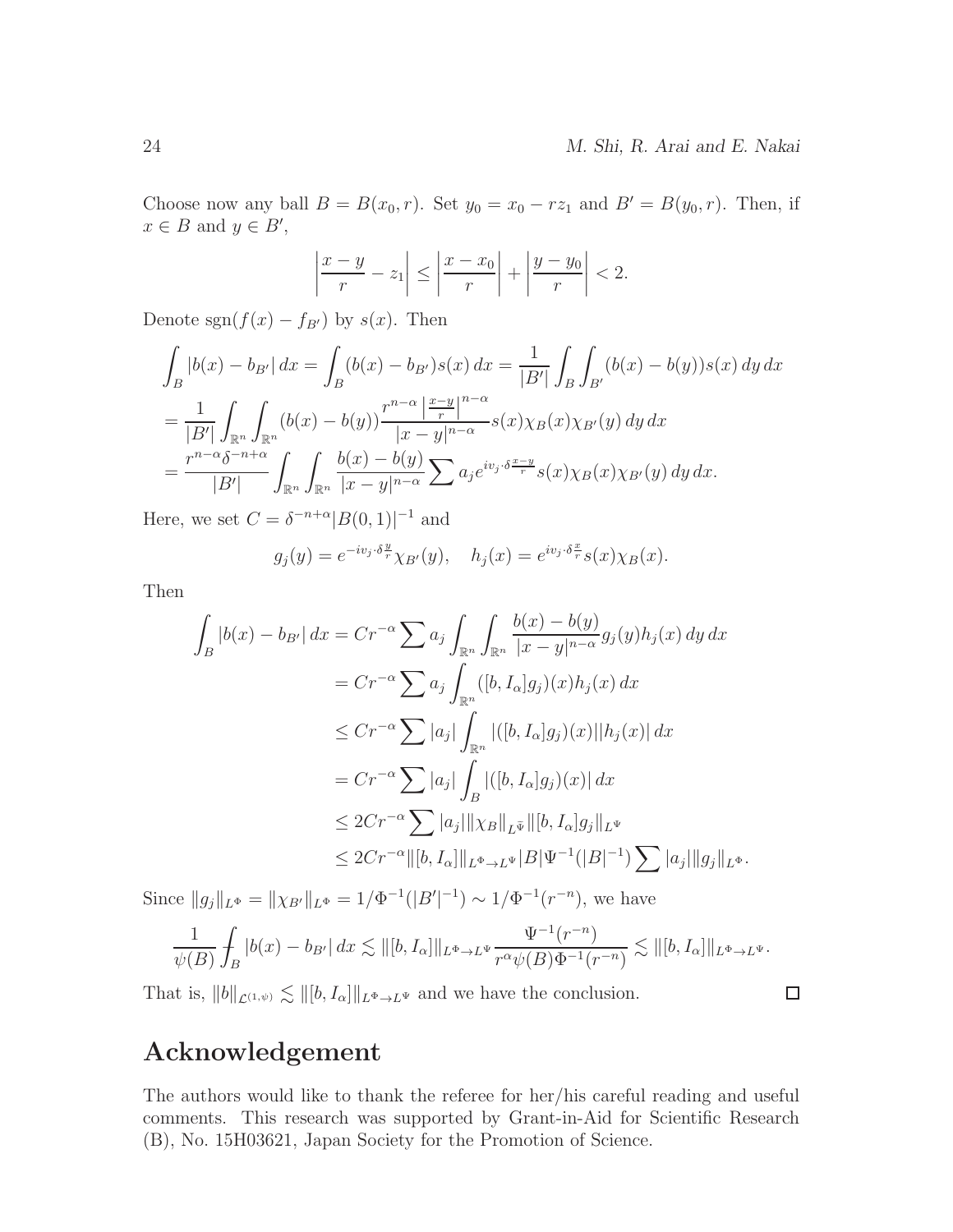## <span id="page-24-10"></span>References

- [1] R. Arai and E. Nakai, Commutators of Calder´on-Zygmund and generalized fractional integral operators on generalized Morrey spaces, Rev. Mat. Complut. 31 (2018), no. 2, 287–331. https://doi.org/10.1007/s13163-017-0251-4
- <span id="page-24-2"></span><span id="page-24-0"></span>[2] S. Chanillo, A note on commutators, Indiana Univ. Math. J. 31 (1982), no. 1, 7–16.
- <span id="page-24-5"></span>[3] A. Cianchi, Strong and weak type inequalities for some classical operators in Orlicz spaces, J. London Math. Soc. (2) 60 (1999), no. 1, 187–202.
- [4] F. Deringoz, V.S. Guliyev, E. Nakai, Y. Sawano and M. Shi, Generalized fractional maximal and integral operators on Orlicz and generalized Orlicz–Morrey spaces of the third kind, Positivity, Online First. <http://link.springer.com/article/10.1007/s11117-018-0635-9> https://arxiv.org/abs/1812.03649
- <span id="page-24-1"></span>[5] D. E. Edmunds, P. Gurka and B. Opic, Double exponential integrability of convolution operators in generalized Lorentz-Zygmund spaces, Indiana Univ. Math. J. 44 (1995), no. 1, 19–43.
- <span id="page-24-3"></span>[6] X. Fu, D. Yang and W. Yuan, Generalized fractional integrals and their commutators over non-homogeneous metric measure spaces, Taiwanese J. Math. 18 (2014), no. 2, 509–557.
- <span id="page-24-11"></span><span id="page-24-4"></span>[7] L. Grafakos, Modern Fourier analysis, Third edition, Graduate Texts in Mathematics, 250. Springer, New York, 2014. xvi+624 pp.
- <span id="page-24-9"></span>[8] V. S. Guliyev, F. Deringoz and S. G. Hasanov, Riesz potential and its commutators on Orlicz spaces, J. Inequal. Appl. 2017, Paper no. 75, 18 pp.
- [9] L. I. Hedberg, On certain convolution inequalities, Proc. Amer. Math. Soc. 36 (1972), 505–510.
- <span id="page-24-12"></span>[10] S. Janson, Mean oscillation and commutators of singular integral operators, Ark. Mat. 16 (1978), no. 2, 263–270.
- <span id="page-24-6"></span>[11] R. Kawasumi and E. Nakai, Pointwise multipliers on weak Orlicz spaces, preprint. https://arxiv.org/abs/1811.02858
- <span id="page-24-7"></span>[12] H. Kita, On maximal functions in Orlicz spaces, Proc. Amer. Math. Soc. 124 (1996), 3019–3025.
- <span id="page-24-8"></span>[13] H. Kita, On Hardy-Littlewood maximal functions in Orlicz spaces, Math. Nachr. 183 (1997), 135–155.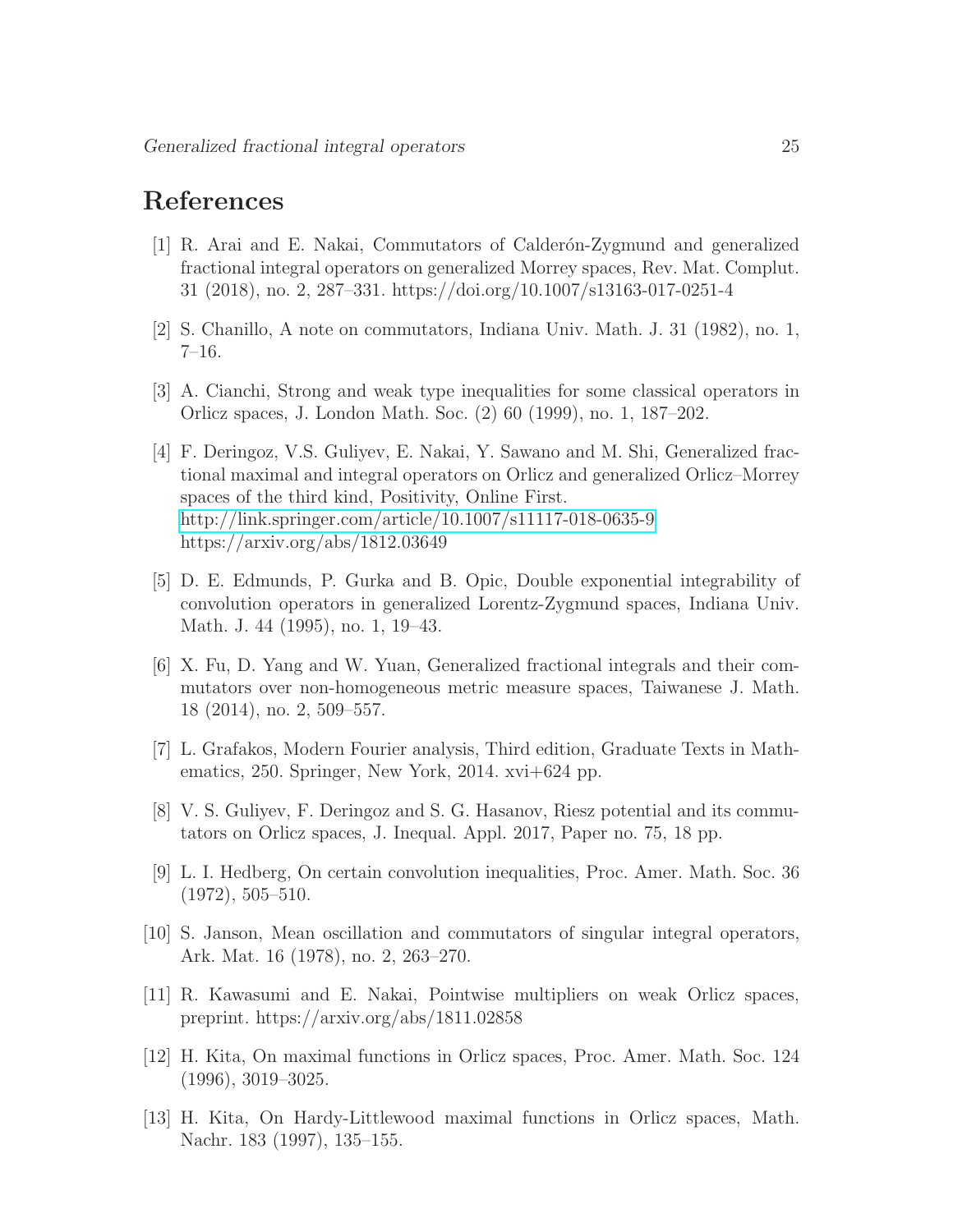- <span id="page-25-9"></span><span id="page-25-0"></span>[14] H. Kita, Orlicz spaces and their applications (Japanese), Iwanami Shoten, Publishers. Tokyo, 2009.
- <span id="page-25-10"></span>[15] V. Kokilashvili and M. Krbec, Weighted inequalities in Lorentz and Orlicz spaces, World Scientific Publishing Co., Inc., River Edge, NJ, 1991.
- [16] M, A. Krasnoselsky and Y. B. Rutitsky, Convex functions and Orlicz spaces. Translated from the first Russian edition by Leo F. Boron. P. Noordhoff Ltd., Groningen 1961 .
- <span id="page-25-11"></span>[17] L. Maligranda, Orlicz spaces and interpolation, Seminars in mathematics 5, Departamento de Matemática, Universidade Estadual de Campinas, Brasil, 1989.
- <span id="page-25-12"></span>[18] Y. Mizuta, E. Nakai, T. Ohno and T. Shimomura, Boundedness of fractional integral operators on Morrey spaces and Sobolev embeddings for generalized Riesz potentials. J. Math. Soc. Japan 62 (2010), no. 3, 707–744.
- <span id="page-25-3"></span>[19] E. Nakai, On generalized fractional integrals in the Orlicz spaces. Proceedings of the Second ISAAC Congress, Vol. 1 (Fukuoka, 1999), 75–81, Int. Soc. Anal. Appl. Comput., 7, Kluwer Acad. Publ., Dordrecht, 2000.
- <span id="page-25-4"></span><span id="page-25-2"></span>[20] E. Nakai, On generalized fractional integrals, Taiwanese J. Math. 5 (2001), 587–602.
- [21] E. Nakai, On generalized fractional integrals in the Orlicz spaces on spaces of homogeneous type, Sci. Math. Jpn. 54 (2001), 473–487.
- <span id="page-25-5"></span>[22] E. Nakai, On generalized fractional integrals on the weak Orlicz spaces,  $BMO_{\phi}$ , the Morrey spaces and the Campanato spaces, Function spaces, interpolation theory and related topics (Lund, 2000), de Gruyter, Berlin, 2002, 389–401.
- <span id="page-25-6"></span>[23] E. Nakai, Generalized fractional integrals on Orlicz-Morrey spaces, Banach and Function Spaces (Kitakyushu, 2003), Yokohama Publishers, Yokohama, 2004, 323–333.
- <span id="page-25-7"></span>[24] E. Nakai, Orlicz-Morrey spaces and the Hardy-Littlewood maximal function, Studia Math. 188 (2008), No 3, 193–221.
- <span id="page-25-13"></span>[25] E. Nakai, A generalization of Hardy spaces  $H^p$  by using atoms, Acta Math. Sin. (Engl. Ser.) 24 (2008), no. 8, 1243–1268.
- <span id="page-25-8"></span>[26] E. Nakai and H. Sumitomo, On generalized Riesz potentials and spaces of some smooth functions, Sci. Math. Jpn. 54 (2001), no. 3, 463–472.
- <span id="page-25-1"></span>[27] R. O'Neil, Fractional integration in Orlicz spaces. I., Trans. Amer. Math. Soc. 115 (1965), 300–328.